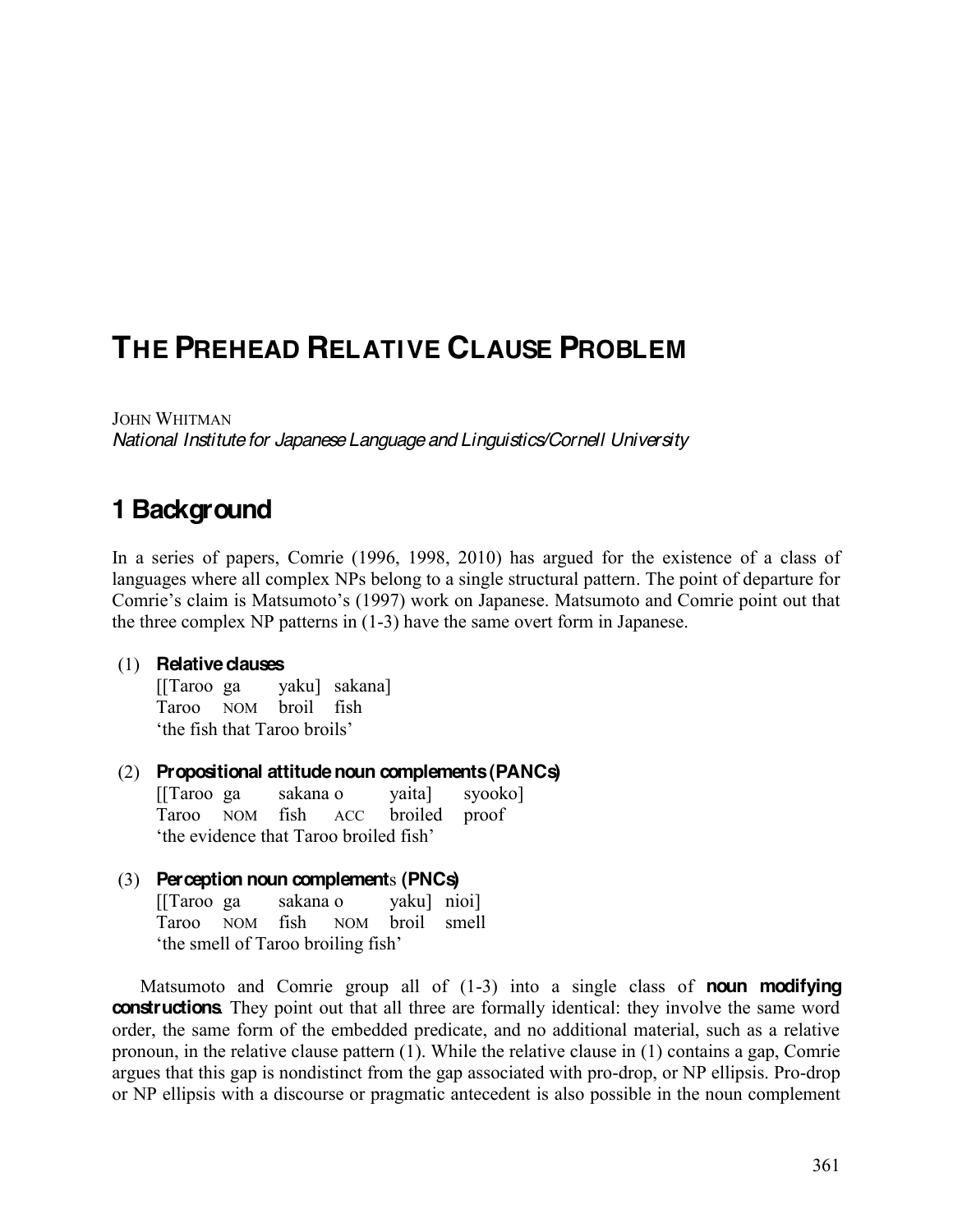constructions (2) and (3). If we analyze unpronounced arguments in RCs as resulting from prodrop or NP ellipsis, Comrie suggests, presence of a gap does not distinguish the three constructions. I will refer to the hypothesis that the three patterns in (3) are structurally identical as the unified noun modifying construction hypothesis (UNMCH).

The objective of this paper is to examine two specific claims of the UNMCH: first, that the gap in relative clauses is indistinct from the gap associated with pro-drop, and second, the claim that RCs and the two types of noun complement constructions (NCCs) are structurally identical. I focus on Japanese and Korean, because these are the languages where the RC gap issue in particular has been debated the most intensively.

The structure of the paper is as follows. Section 2 examines the issue of RC gaps. Section 3 looks at the issue of whether RCs and NCCs have the same structure. Section 4 discusses comparative evidence and concludes the paper.

# **2 Relative clause gaps**

#### **2.1 Resumptive pronouns**

One reason to think that RC gaps (henceforth, for simplicity, *e*) and the gaps associated with prodrop or NP ellipsis (henceforth *pro*) are different is that they pattern differently with respect to alternation with overt pronouns. Kuno (1973) (cf. Haig 1976, Inoue 1976: 185) points out that in Japanese, overt resumptive pronouns are possible in certain contexts in relative clauses:

- **(**4) [[zibun/kanozyo ga/*e* kawaigatte ita inu] ga sinde simatta] onna no ko self/she NOM doting.on was dog NOM die end.up girl "the girl that the dog that self/she was doting on died"
- (5) [[zibun/kanozyo no/*e* inu] ga sinde simatta] onna no ko self/she GEN dog NOM die end.up girl "the girl that self's/her dog died"
- (6) [[soko ni/*e*] sika ga deta] kawa there at deer NOM emerged river "<sup>\*</sup>the river that a deer came out there"

Kuno and Haig point out that overt resumptive pronouns are disallowed in argument positions in singly embedded RCs. Examples are modified from Haig (1976):

- (7) [[\*zibun/\*kanozyo ga/*e* inu o kawaigatte iru] onna no ko self/she NOM dog ACC doting.on is girl 'the girl that \*self/\*she/**e** was doting on a dog'
- (8) [[\*zibun/\*kare ga/*e* yoohuku o kite iru] sinsi self/he GEN suit ACC wearing is gentleman the gentleman that \*self/\*he/*e* was wearing a suit'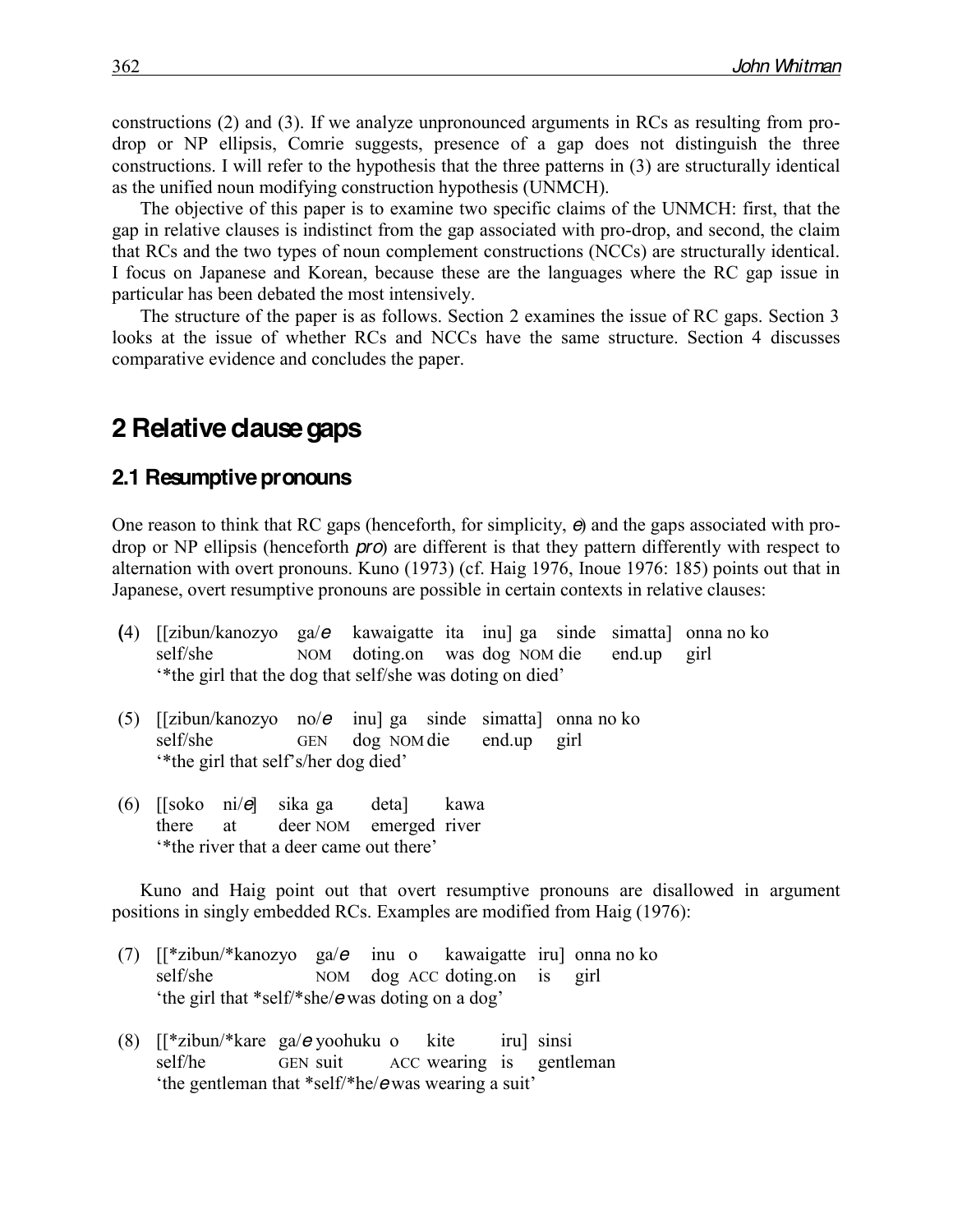In contrast, in matrix clauses *pro* alternates with overt pronouns and/or the long-distance anaphor *zibun* across a single clause boundary.

- (9) Hanakoi wa [zibuni/?kanozyoi ga/*pro*<sup>i</sup> inu o kawaigatte ita to] itta. Hanako TOP self/she NOM dog ACC doting.on was COMP said  $'$ Hanako i said that selfi /shei was doting on a dog.'
- (10) Tarooi wa [zibuni/?karei ga/*pro*<sup>i</sup> yoohuku o kite ita to] itta. Taro TOP self/he NOM suit ACC wearing was COMP said 'Taro<sub>i</sub> said that self<sub>i</sub> /he<sub>i</sub> was wearing a suit.'

Although some speakers disprefer *kanozyo/kare* 'she/he' bound across a single clause boundary, these pronouns are perfectly acceptable in the corresponding object position:

(11) Taroo<sub>i</sub> wa [Hanako ga zibun<sub>i</sub>/kare<sub>i</sub> o yuuhan ni sasotta to] itta. Taro TOP Hanako NOM self/she ACC dinner to invited COMP said 'Taro, said that Hanako invited self<sub>i</sub> /her<sub>i</sub> to dinner.'

But overt resumptive pronouns are unacceptable in object position of singly embedded RCs:

(12) [Hanako ga \*zibun/\*kare/*e* o yuuhan ni sasotta] otoko no ko Taroo NOM self/she ACC dinner to invited boy 'the boy that Hanako invited \*him/\*self/ to dinner.'

The UNMCH must explain why *pro* alternates with overt pronouns bound across a single clause boundary in matrix contexts, but not in relative clauses. Under the hypothesis that RC gaps result from extraction, this difference is readily explained. The positions where overt resumptive pronouns are allowed are familiar syntactic islands: a complex NP island in (4), a possessor (Left Branch Condition) island in (5), and a PP island in (6) (on the assumption that PPs are islands in languages that disallow P stranding). Perlmutter (1972) and Saito (1985) propose that Japanese has null resumptive pronouns. A resumptive pronoun, null or overt, is used when extraction would violate an island. This explains both the distribution of resumptive pronouns above, and the fact that Japanese appears to violate certain islands, when a null resumptive occurs. I modify this analysis with respect to **zibun** 'self' in Section 2.7.

### **2.2 Backwards pronominalization**

Haig (1976: 365, fn. 3) cites Kuno for the observation that pro-drop requires that the referent of *pro* is recoverable from preceding context (examples are modified from Haig 1976).

(13) a. Tarooi ga Nihon ni kita toki, *pro*<sup>i</sup> ai ni itta. Taroo NOM Japan to came when meet to went  $W$ hen Taro<sub>i</sub> came to Japan, (I) went to meet himi.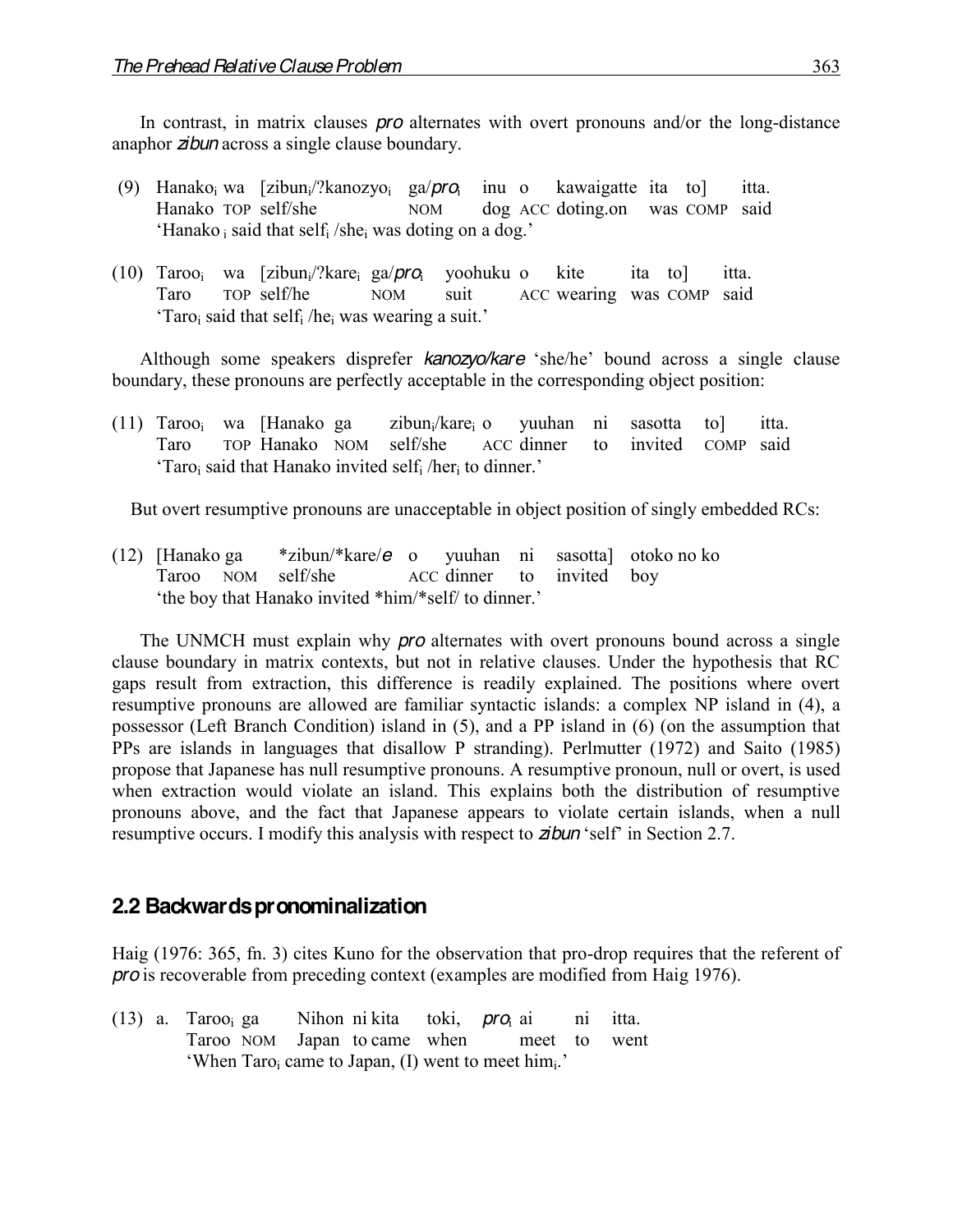b. \*proi Nihon ni kita toki, Tarooi ni ai ni itta. Japan to came when Taro to meet to went 'When he<sub>i</sub> came to Japan, (I) went to meet Taroo<sub>i</sub>.'

Haig points out that RCs would violate this restriction, if RC gaps were *pro*.

### **2.3 Reconstruction effects with modifiers**

Davis (2006) argues against a movement analysis of Japanese RCs on the basis of a test due to Bhatt (2002). Bhatt points out that RCs heads modified by items like *first* are ambiguous:

(14) the first book that John said that Tolstoy has written (Bhatt 2002: 57) a. **High Reading**: the  $\lambda x$  first [book,  $\lambda$ ] [John said that Tolstoy had written  $\lambda$ ] ('the first book about which John said that Tolstoy had written it') b. **Low Reading**: the  $\lambda x$  [John said that [first [Tolstoy had written [book, x]]]] ('the x such that John said the first book Tolstoy had written was  $x'$ )

Davis (2006: 5) points out that resumptive pronouns in English RCs disallow the "low" reading corresponding to (14b):

- (15) This is the first book that they said if Shakespeare wrote it, then the Norton Anthology would need revising.
	- a. **High Reading**: the  $\lambda x$  first [book, x] [they said if Shakespeare wrote x then the Norton Anthology would need to be revised] ('the first book about which they said if Shakespeare wrote it then the Norton Anthology would need to be revised')
	- b. **Low Reading (disallowed)**: the  $\lambda x$  [they said that if [first [Shakespeare wrote [book, x] then the Norton Anthology would need to be revised]]] ( $'$ the x s.t. they said if x was the firstbook Shakespeare wrote then the Norton Anthology would need to be revised')

This fact is consistent with Bhatt's argument that the "low" reading of adjectival modifiers is derived by extraction of the head or its copy from the position of the gap in the RC. Davis  $(2006:3)$  then points out that the "low" reading is disallowed in the following Japanese RC:

(16) [[Misima ga kaita to] sensei ga osiete kureta]saisyo no hon Mishima NOM wrote COMP teacher ACC teach gave first NOM book the first book that the teacher told us that Mishima wrote'

**a. High Reading**: the  $\lambda x$  first [book, x] [teacher said that Mishima wrote x] ('the first book about which the teacher said that Mishima had written it')

**b.** Low Reading (disallowed): the  $\lambda x$  [teacher said that [first [Mishima had written [book, x]]]]

 $'$ the x s.t. the teacher said the first book Mishima had written was x')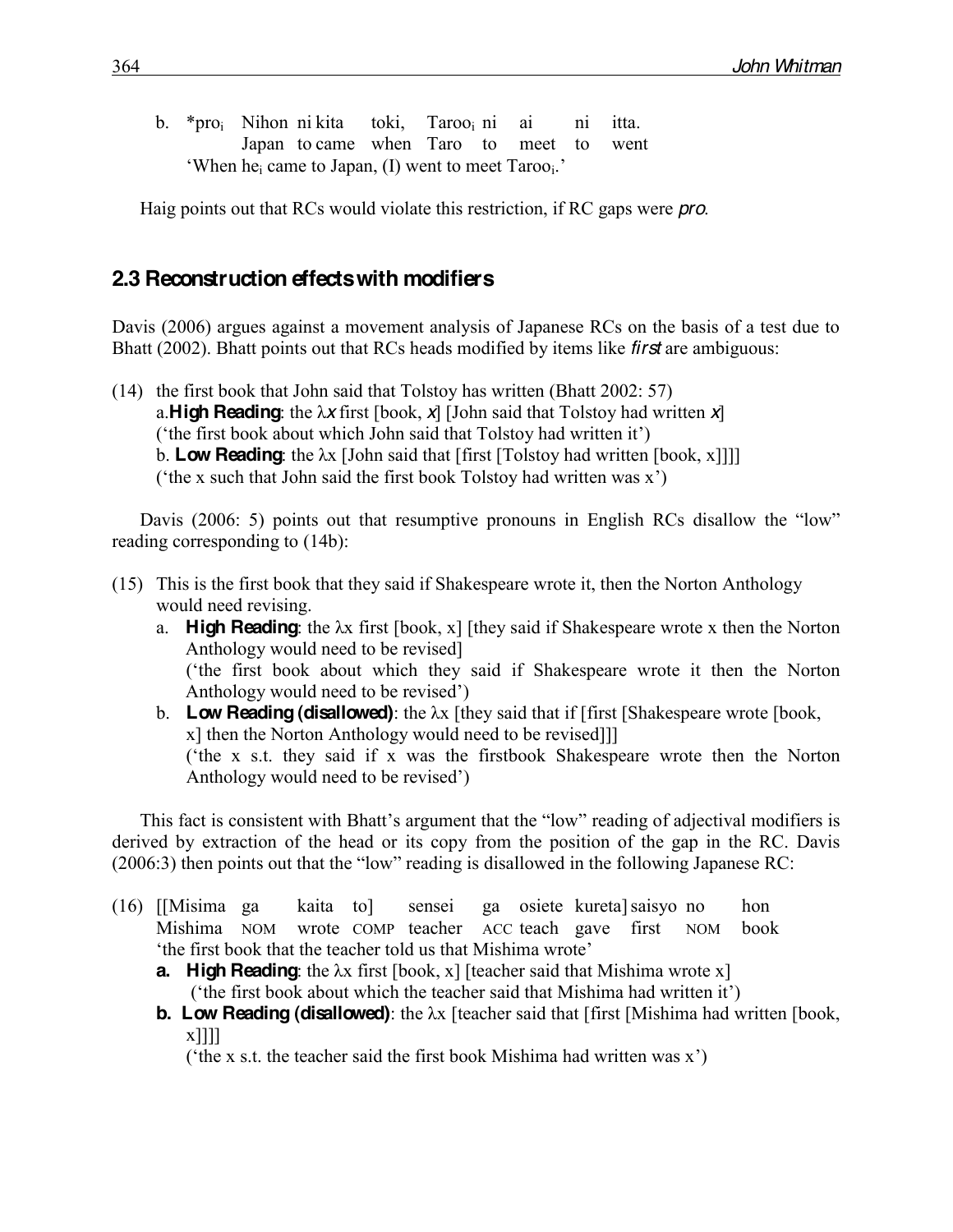However the higher RC predicate in (16) *osiete kure* 'teach/inform benefactive' is factive. Complements of factive predicates disallow the "low" reading in English as well:

- (17) the first book that John informed Mary that Tolstoy wrote
	- a. **High reading**: the  $\lambda x$  first [book,  $\chi$ ] [John told Mary that Tolstoy wrote  $\chi$ ] ( $'$ the first book in reference to which John told Mary that Tolstoy wrote it')
	- b. **Low reading (disallowed)**: the  $\lambda x$  [John told Mary that [first [Tolstoy had written] [book, x]]]]

 $('the x such that John told Mary that the first book Tolstov wrote was x')$ 

When we replace the higher RC predicate with a nonfactive verb, the "low" reading becomes available in Japanese as well (I am indebted to Atsuro Tsubomoto for this example):

- (18) Taroo ga nakusita to Hanako ga itteta saisyo no koi Taro NOM lost COMP Hanako NOM said first NOM love 'the first love that Hanako said that Taro lost'
	- a. **High reading**: the  $\lambda x$  first [love,  $x$ ] [Hanako said that Taro  $x$ ] ('the first love about which Hanako said that Taro lost it')
	- b. **Low reading**: the  $\lambda x$  [Hanako said that [first [Taro lost [love, x]]]] ('the x such that Hanako said that the first love Tolstoy wrote was  $x' >$ 'the x such that Hanako said that the first love Taro lost was  $x^2$ )

Insofar as the "low" reading is disallowed with resumptive pronouns and associated with extraction of the head or a copy of the head, the "low" interpretation of  $(18)$  is an argument against the *pro* analysis of the RC gap, and an argument for derivation of the gap by extraction.

# **2.4 Reconstruction (connectivity) effects with binding**

Connectivity effects with anaphor binding have been used both to argue for (Ishii 1991, Hoshi 1995, 2004) and against (Hoji 1986, Murasugi 2000) an extraction account of Japanese RCs. The debate involves in part disputes over judgments, in part the issue of what counts as an anaphor in Japanese. Ishii (1991: 21 and Hoshi 2004: 6-7) argue that the anaphors *kanozyo zisin*/*kare zisin* 'herself/himself' allow a connectivity effect: in RC head position, they can be interpreted as they would be in the position of the gap. I refer the reader to the discussion by Ishii and Hoshi.

I focus here on contrasts involving the bound variable interpretation of **zibun** 'self' in Japanese. Sauerland (2000: 2) points out that the pronoun *his* in the RC head in English (19) must be reconstructed inside the position of the RC gap in order to receive a bound variable interpretation:

(19) The relative of hisi that everybodyi likes *e*lives far away.

Under extraction accounts, reconstruction effects like these have been given a number of explanations. A very simple one is that the bound variable pronoun *his* is interpreted before it is extracted from the RC gap position under the scope of the quantifier.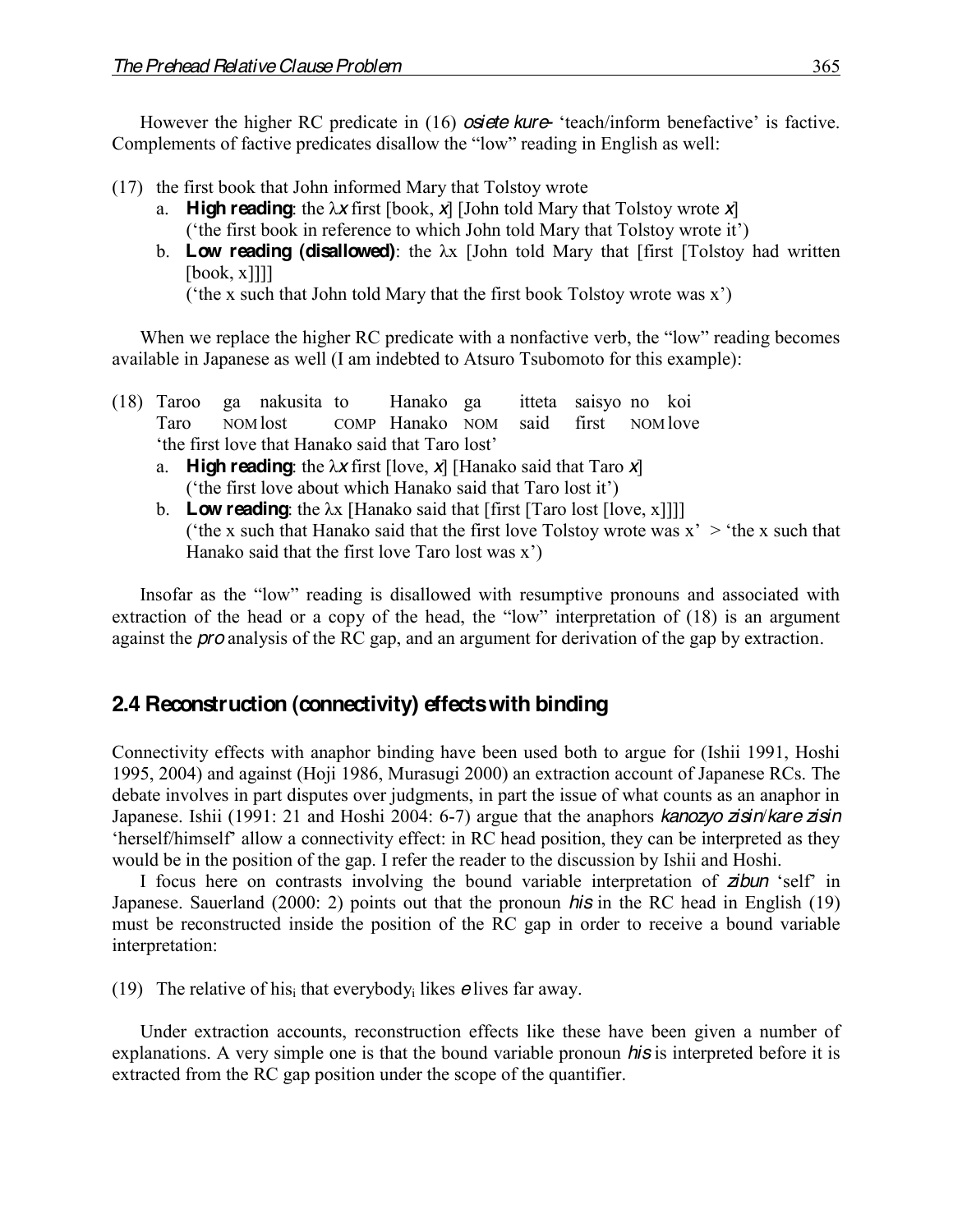The facts in Japanese are the same:

(20) [[Daremoi ga *e* suki na] zibun no sinseki wa tooku ni sunde iru. everyone NOM like COP.ADNOM self GEN relative top faraway in living is µThe relative(s) of selfi that everybodyi likes *e*live(s) far away.

It is very hard to see how **zibun** 'self' in (20) could obtain a bound variable interpretation on a pronominal analysis of RC gaps. Even if we imagine a theory where null pronouns in Japanese are interpreted, under some mechanism, as having internal structure that might contain bound variable pronouns, *zibun* 'self' in the RC head position remains unbound, unless it is inside the position of the gap at some level of representation. Nor is it possible to analyze the bound variable interpretation of *zibun* as somehow due to a discourse referent, along the lines of Discourse Representation Theory (Heim 1982). This is because the bound variable reading disappears when the quantifier does not c-command the gap:

(21)  $\left[\text{[e Daremo]} \quad \text{o} \quad \text{nagusameta}\right]$  zibun<sub>i</sub> no sinseki wa tooku ni sunde iru.<br>everyone ACC comfort self GEN relative top faraway in living is. everyone ACC comfort self GEN relative top faraway in living is. The relative(s) of self that that  $e$  comforted everybody live(s) far away.

Zibun 'self' in (21) can only be interpreted as coreferent with the speaker or some other discourse antecedent, not as a bound variable under the scope of *daremo* 'everyone'.

# **2.5 Reconstruction effects with quantifier scope**

Bianchi (1999: 122-123) points out that in Italian relative clauses headed by an existentially quantified NP with a definite determiner allow a "narrow" scope reading, while their counterparts headed by an indefinite determiner do not:

- (22) a. Ho telefonato a-i [due pazienti [che ogni medico visiterà domani]]. have.1s telephoned to-the two patients COMP all doctors visit.FUT tomorrow I phoned the two patients that every doctor will visit tomorrow.'
	- b. Ho telefonato a [due pazienti [che ogni medico visiterà domani]]. 'I phoned two patients that every doctor will visit tomorrow.'

It has since been shown that this contrast obtains as well in English (Aoun & Li 2003) and Greek (Alexopoulou and Heycock 2002). However Hoshi (2004: 11-12) suggests that Japanese does not allow the narrow scope reading, that is, the reading where the speaker may call multiple pairs of patients:

(23) Watasi wa [[dono isya mo asita sindansuru koto ni natte iru] I TOP every doctor even tomorrow examine COMP COP becoming is hutari no kanzya ni denwasita. two GEN patient to phoned a. **Wide scope reading**: 'I phoned two patients that every doctor examined.'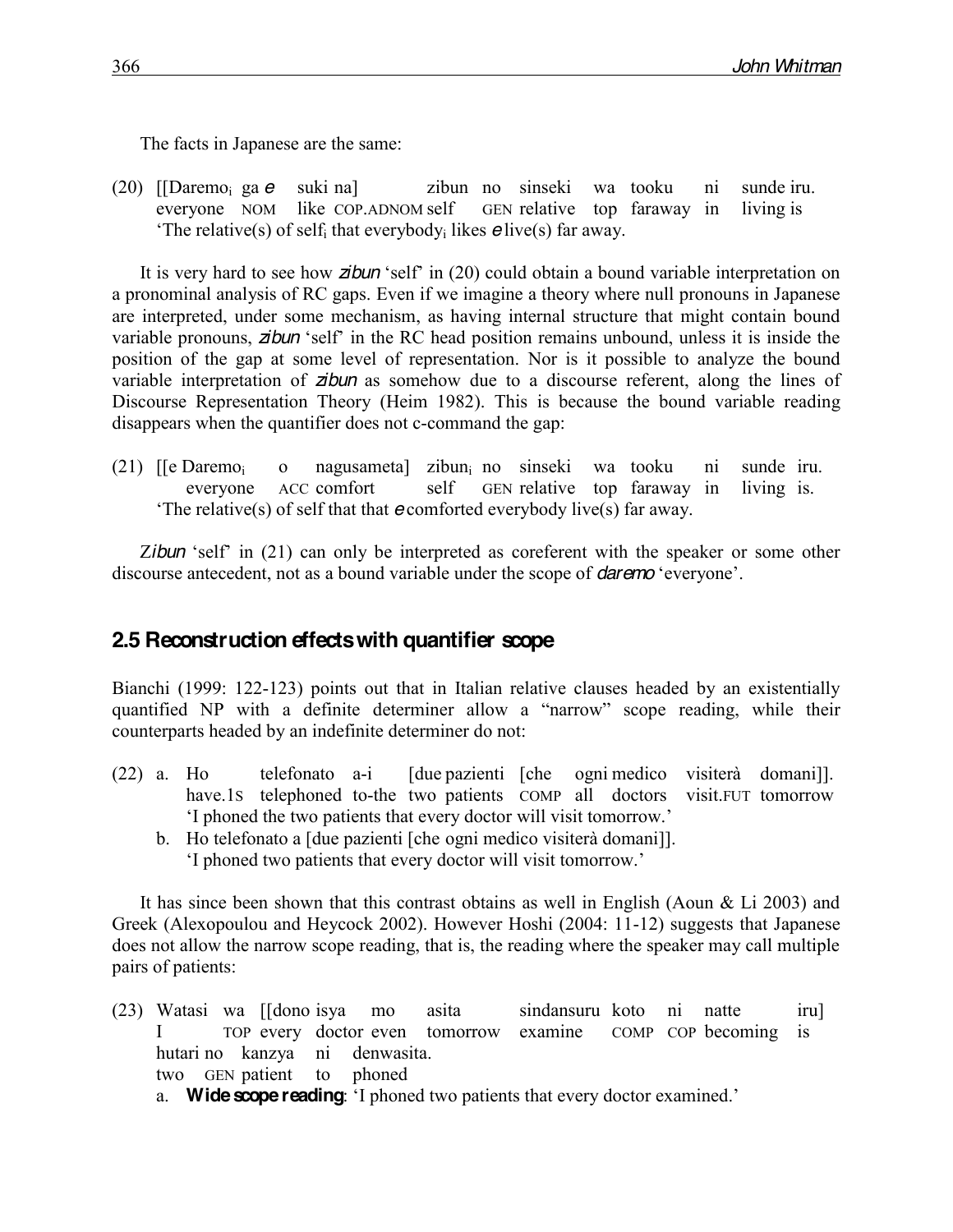b. **Narrow scope reading (disallowed)**: 'I phoned the two patients that every doctor examined (thus phoning multiple pairs).<sup>7</sup>

Hoshi (2004), assuming extraction, proposes an interesting account for the absence of the narrow (multiple pairs) reading in (20), which I will not detail here. But further investigation shows that the narrow reading is available in Japanese RCs. Note that in English RCs, the narrow reading is blocked when the RC subject is a partitive with a universal quantifier:

(24) I phoned the two patients that every one of the doctors will visit tomorrow.

Given the absence of overt determiners in Japanese, the possibility exists that something like this is going on in (23). We can rule out this possibility by using a bare quantifier in the RC subject position. When we do this, the low reading becomes possible (I am indebted to Yuko Yanagida for this observation and example):

- (25) Watasi wa [[daremo ga asita sindansuru koto ni natte iru] I TOP everyone NOM tomorrow examine COMP COP becoming is hutari no kanzya ni denwasita. two GEN patient to phoned
	- a. **Wide scope reading**: 'I phoned two patients that everyone is to examine tomorrow.'
	- b. **Narrow scope reading**: 'I phoned the two patients that everyone is to examine (thus phoning multiple pairs).

Bianchi and Hoshi interpret the possibility of the low reading of the quantifier on the RC head as evidence for the so-called "raising" analysis of RCs, where part or all of the head is moved from the position of the gap to surface head position (cf. Vergnaud 1974, Kayne 1994), but alternative extraction analyses have been offered as well (Alexopoulou & Heycock 2002). In this paper I will not attempt to choose between these analyses. The important point is that it is unclear how *hutari* 'two' could obtain the narrow scope reading if the gap is occupied by a null pronoun.

# **2.6 Idiom chunks**

A classic argument for extraction in relative clauses comes from idiom chunks such as (26):

- (26) a. [The headway [that Mary made *e*]] was impressive.
	- b. \*The headway was impressive.

Hoshi (2004: 11) observes that Japanese idioms such as *hozo o katameru* 'make up one's mind' (lit. 'harden one's navel') disallow relativization:

(27) \*[[[kare ga hutatabi onazi ayamati o su mai to] katamete ita] he NOM again same mistake ACC do NEG.HORT COMP hardening was hozo] navel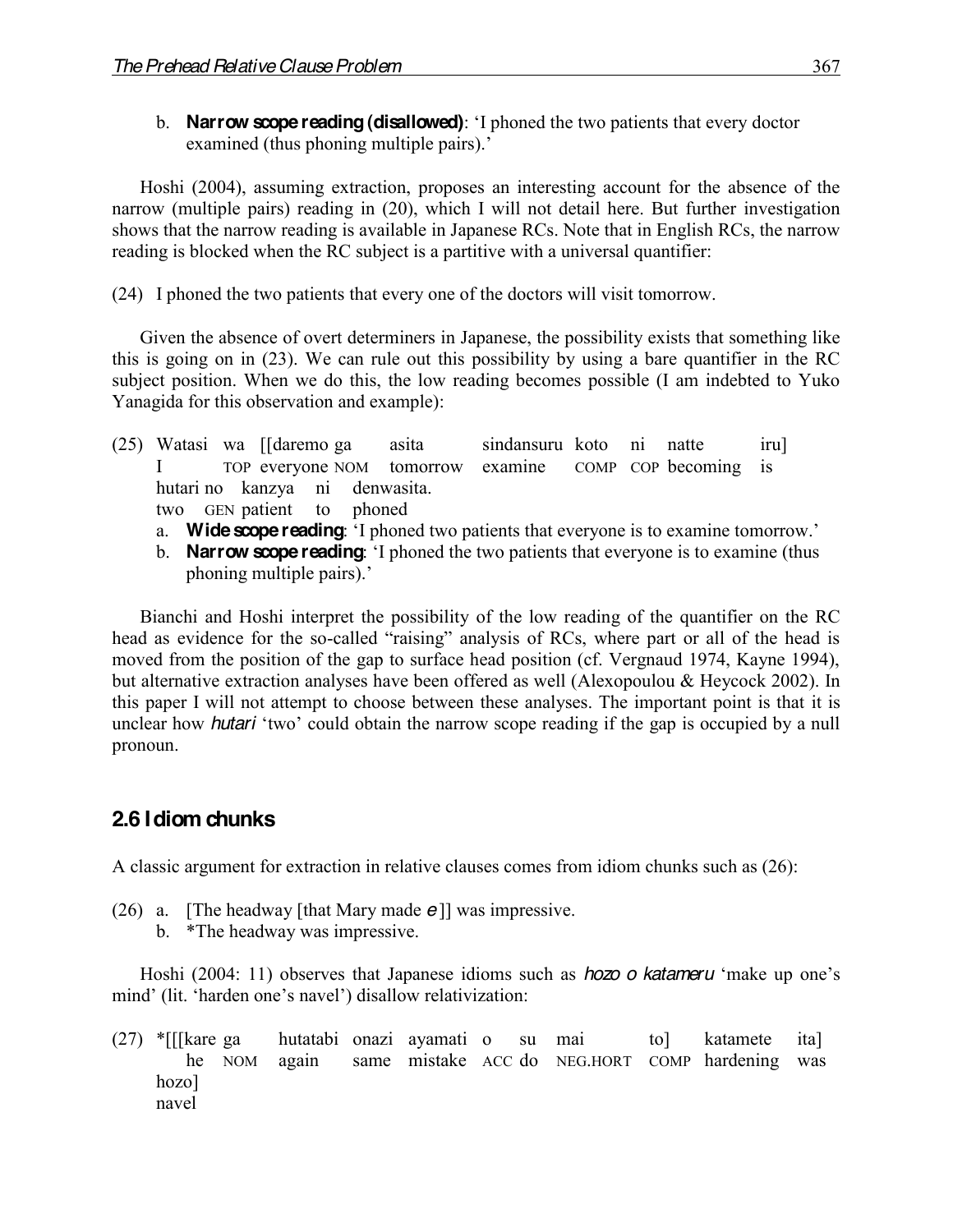(lit.) the navel that he had hardened to never commit the same mistake'

Hoshi presents an account of the lack of the idiom reading in (27) based on a modification of the raising analysis for Japanese. But further scrutiny shows that the idiom chunk argument is available for Japanese as well. It is well known that in English too, many (probably most) idioms do not allow relativization:

- (28) a. [[the bucket [that Mary kicked] (literal meaning only)
	- b. [[the farm [that Mary bought] (literal meaning only.

The matter is complex, but extractable idiom chunks are NPs that are modifiable within the context of the idiom, typically by a degree modifier or intensifier:

- (29). a. Mary made a lot of headway. (Mary made a lot of progress.)
	- b. Mary kicked the heavy bucket. (Literal meaning only.)
	- c. Mary bought the little farm. (Literal meaning only.)

Upon further inspection we find relativizable idiom chunks in Japanese. For example:

(30) a. X ni tate o tuku DAT shield ACC pierce

'(lit.) pierce a shield to X'; (idiom) 'defy, rebel against X'

- b. [[Itido, oya ni *e* tuita] tate] o sugosugoto tekkaisuru no mo puraido once parent to pierce shield ACC meekly retract COMP too pride ga yurus-anakatta. NOM permit-not µ(Her) pride would not permit meekly retracting the defiance she had once shown against her parents either.' (Shiraisi Matsuko 2002, *Inochi moyasite: mishin wasai ni kaketa onna no chǀsen*: 81).
- c. Tate o sugosugoto tekkaisuru no mo puraido ga yurus-anakatta. shield ACC meekly retract COMP too pride NOM permit-not '(Her) pride would not permit meekly retracting (her) shield either.' (Literal meaning only).

As with (26), the idiom subpart *tate* 'shield' obtains its idiomatic meaning only inside the relative clause. Without the relative clause, as in (30c), the idiom reading is impossible.

A defender of the UNMCH might argue that the idiom interpretation in (30b) is provided by a null pronoun or elided NP coreferent with *tate* 'shield', although it is not clear exactly what the reference of *tate* in this case might be. But as expected in an idiom, *tate* o *tuku* 'defy, rebel against' cannot have a subpart replaced by a pronoun, null or overt:

(31) A: Hanako wa oya ni tate o tuita ne. Hanako TOP parent to shield ACC too pierce CONF 'Hanako defied her parents, didn't she.'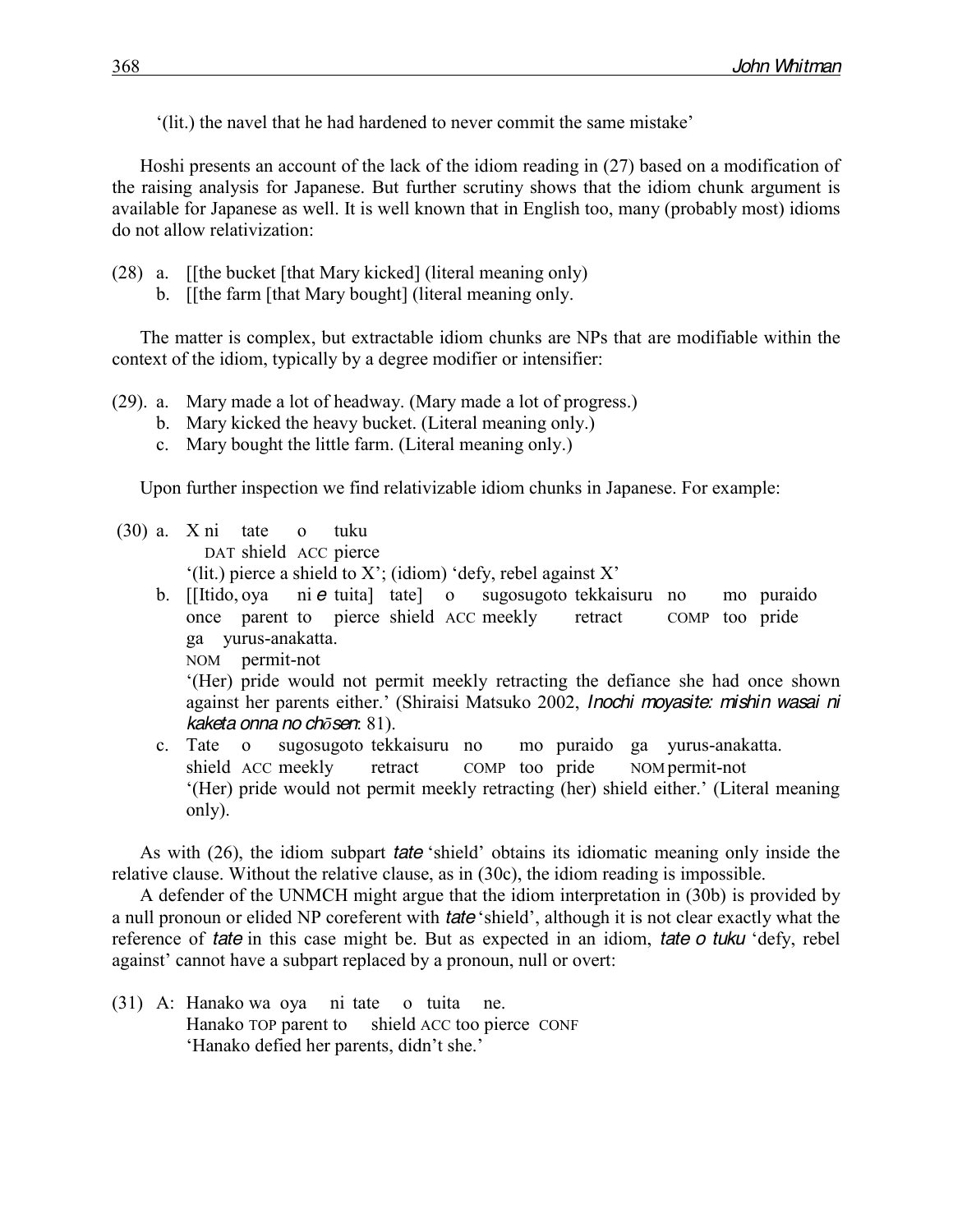B: #Hai, sore o/*pro* tuita ne. Yes, that ACC pierced '#Yes, she pierced (it)."

### **2.7 Islands**

It was pointed out by Ross (1967) that Japanese RCs show island effects. Data like (4), however, introduced by Kuno (1973), have been widely interpreted as showing that Ross was wrong. I repeat (4) below as (32) in its gapped form:

(32) [[*e* kawaigatte ita inu] ga sinde simatta] onna no ko doting.on was dog NOM die end.up girl \*the girl that the dog that *t* was doting on died."

But beginning with Inoue (1976) it has been pointed out that the range of contexts where islands can be violated in Japanese RCs is quite narrow. Inoue's basic generalization was that "double relativization" (relativization out of relative clauses) is limited to relativization of subjects out of subject RCs. This is stated as the Subject-out-of-Subject Generalization in (33):

**(**33) **The Subject-out-of-Subject (SOS) Generalization** (Inoue 1976: 177-178) Relativization out of relative clauses is limited to subjects of subject relatives.

Inoue (1976) presents data like (34-35) in support of the SOS Generalization (see also Hasegawa 1981):

- (34) \*[Bill ga,  $[[e_1 e_2 kaita]$  hon<sub>2</sub>] o yakusite iru] gakusya<sub>1</sub> (Inoue 1976: 178) Bill NOM wrote book ACC translating is scholar <sup>\*\*</sup>the scholar<sub>1</sub> that Bill is translating the book<sub>2</sub> that  $t_1$  wrote  $t_2$ <sup>\*</sup>
- $(35)$  \*[[sono gakusya ga  $\Theta$   $\Theta$  okutta] syoten<sub>1</sub>] ga yaketa] hon<sub>2</sub> (Inoue 1976: 179) that scholar NOM sent bookstore NOM burned book <sup>\*\*</sup>the book<sub>1</sub> that the bookstore<sub>2</sub> that that scholar sent  $t_i$   $t_2$  burned down<sup>2</sup>

In the acceptable (32), relativization is of a subject out of a subject RC, while in the unacceptable (34) and (35) relativization is of a subject out of an object RC and an object out of a subject RC respectively.

Since Whitman (1976) it has been known that there are counterexamples to the part of the SOS Generalization that specifies that only subject relativization may violate complex NP islands:

(36) [[ $\theta_1 \theta_2$  syuppansita] kaisya<sub>1</sub>] ga toosansite simatta] hon<sub>2</sub> published company NOM going.bankrupt ended.up book <sup>\*\*</sup>the book<sub>2</sub> that the company<sub>1</sub> that  $t_1$  published  $t_2$  ended up going bankrupt<sup>\*</sup>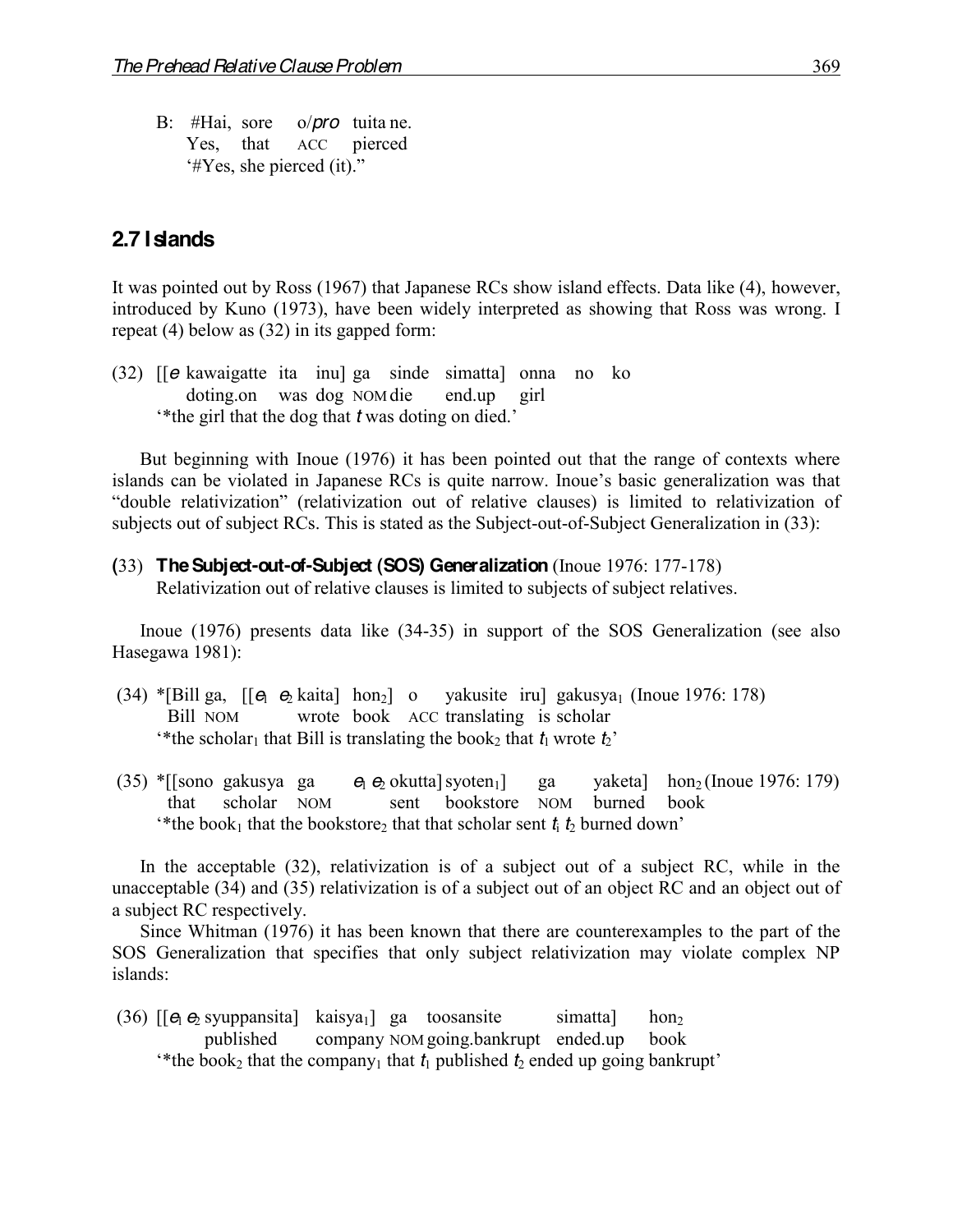The overall pattern of island violations receives an explanation under the proposal of Sakai (1994) that so-called major subjects in Japanese can be a target for relativization. As is well known, Japanese is a language that has so-called Subjectivization (Kuno 1973) or Major Subject Constructions (MSCs). Under Sakai's analysis, the target of "double" relativization in (32) is not the subject of embedded RC, but the major subject:

(37)  $\left[ \theta \right]$   $\left[ \text{pro}_1 \text{ kawaigatte} \right]$  ita inu ga sinde simatta onna no ko<sub>1</sub> doting.on was dog NOM die end.up girl \*the girl that the dog that *t* was doting on died'

In the matrix counterpart of (32), a major subject is possible in exactly the position targeted by relativization:

 $(38)$  Sono ko<sub>1</sub> ga  $\left[\frac{\rho r}{Q_1}/z$ ibun<sub>1</sub> ga kawaigatte ita inu ga sinde simatta. that kidi NOM self NOM doting.on was dog NOM die end.up ??It is that child<sub>1</sub> that the dog she<sub>1</sub> was doting on died."

In other words, examples such as (32) are not island violations at all. They involve relativization from a major subject position. Shibatani (1978) shows that major subjects have subject properties, that is, they occupy an argument position. (Although there is no evidence that MSCs are biclausal, as the major subject in Japanese matrix MSCs generally receives a narrow focus interpretation, I will translate Japanese MSCs using English *it*-clefts.) One important consequence of the MSC analysis is that apparent cases of resumptive **zibun** 'self' such as (4-6) now become straightforward instances of *zibun* bound by the major subject in the

next clause up:

(39)  $\left[\right]$   $\left[\right]$   $\left[\right]$   $\left[\right]$   $\left[\right]$   $\left[\right]$   $\left[\right]$   $\left[\right]$   $\left[\right]$   $\left[\right]$   $\left[\right]$   $\left[\right]$   $\left[\right]$   $\left[\right]$   $\left[\right]$   $\left[\right]$   $\left[\right]$   $\left[\right]$   $\left[\right]$   $\left[\right]$   $\left[\right]$   $\left[\right]$   $\left[\right]$   $\left[\right]$   $\left[\right]$   $\left[\right]$   $\left[\right]$  self NOM doting.on was dog NOM die end.up girl \*the girl that the dog that self/she was doting on died?

This result is desirable, as in general non-logophoric *zibun* must be bound by a higher subject. As predicted, MSCs are not possible in the matrix counterparts of Inoue's  $(34-35)$ :

- (40) \*Sono gakusya<sub>1</sub> ga Bill ga,  $\left[\right]$  *pro*<sub>1</sub>  $\Theta$  kaita] hon<sub>2</sub>] o yakusite iru. that scholar NOM Bill NOM wrote book ACC translating is "??It is that scholar<sub>i</sub> that Bill is translating the book<sub>2</sub> that he<sub>i</sub> wrote  $t_2$ "
- (41) \*Sono hon<sub>1</sub> ga [[sono gakusya ga  $\theta_2$  *pro*<sub>1</sub> okutta] syoten<sub>1</sub>] ga yaketa] that book NOM that scholar NOM sent bookstoreNOM burned "??It is that book<sub>1</sub> that the bookstore<sub>2</sub> that that scholar sent it<sub>i</sub> to  $t_2$  burned down"

Also as predicted, an MSC is possible in the matrix counterpart of (36):

**(**42) Sono hon1 ga [[*e*<sup>2</sup> *pro*<sup>1</sup> syuppansita kaisya2] ga toosansite simatta. that book NOM published company NOM going.bankrupt ended.up ??It is that book<sub>1</sub> that the company<sub>2</sub> that  $t_1$  published it<sub>2</sub> ended up going bankrupt.'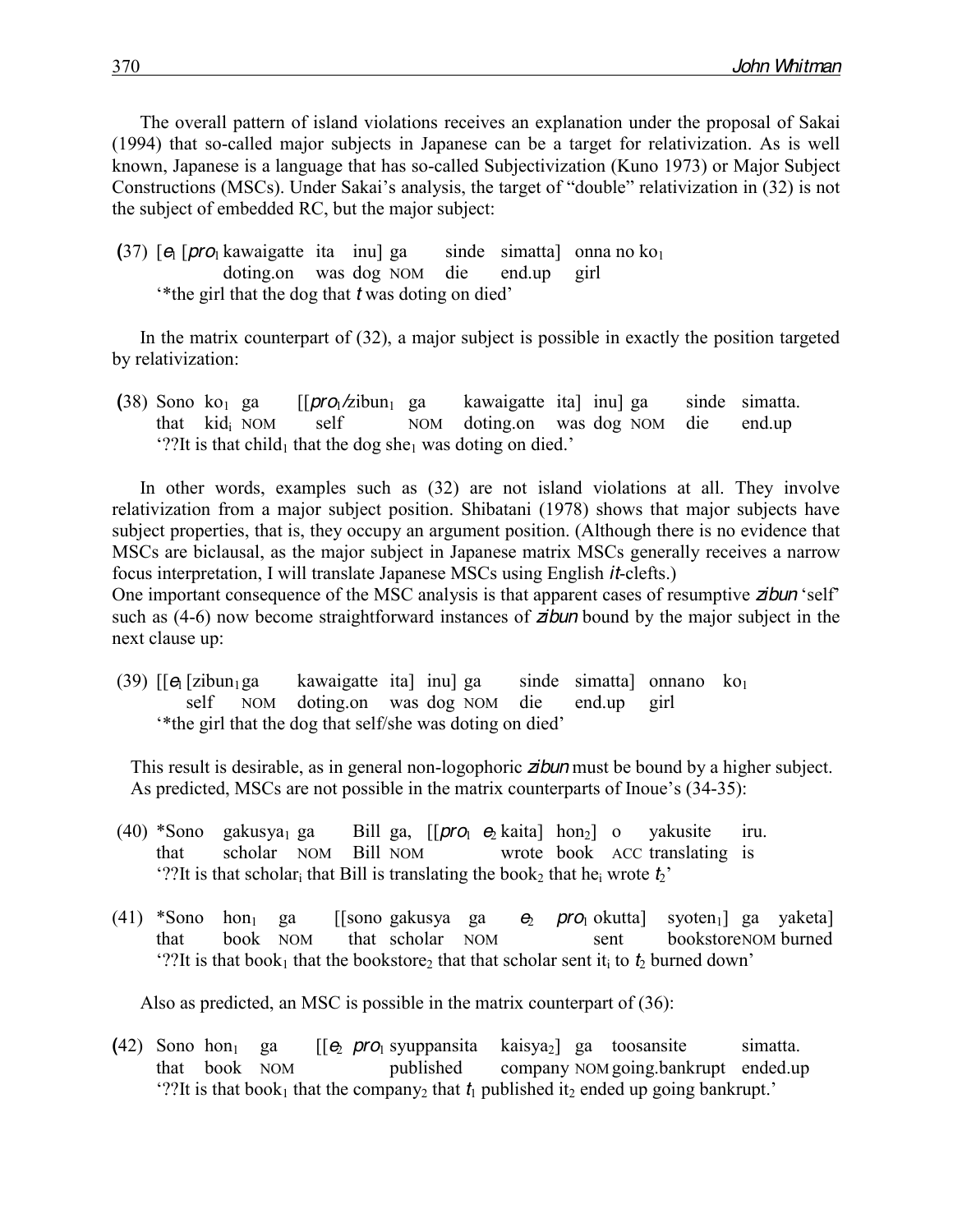Comrie (1996: 1978) relies on Haig's (1996) argument that island effects in Japanese RCs are not syntactic. Haig cites a number of seeming counterexamples to the SOS Generalization, but neither he nor Comrie seem to have been aware of the proposal that relativization is possible from major subject position. All of Haig's counterexamples permit a source for relativization from a major subject outside the island. Two of these are cited below, showing just the double relativization portion of the example (a) and the corresponding MSC (b).

- (43) a.  $[[[[e_1 e_2]_1]_1]$  ga minna sinde simatta doku manzyuu<sub>2</sub>]. ate person NOM Bill dying ended.up poison ricecake "the poison ricecakes<sub>1</sub> that the people<sub>2</sub> that  $t_2$  ate  $t_1$  ended up dying" (cf. Haig 1996:60)
	- b. Sono doku manzyuu<sub>2</sub> ga [[[ $\epsilon_1$  *pro*<sub>2</sub> tabeta] hito<sub>1</sub>] ga minna sinde simatta. that poison ricecake NOM ate person NOM all dying ended.up "??It is those poison ricecakes<sub>1</sub> that the people<sub>2</sub> that  $t_2$  ate them<sub>2</sub> ended up dying.
- (44) a.  $\iiint e_1 e_2$  kawaigatte ita] hito<sub>1</sub>] ga nakunatta] sono inu<sub>2</sub>]. doting.on was person NOM died that dog <sup>\*\*</sup>that dog<sub>1</sub> that the person<sub>2</sub> that  $t_2$  doted on  $t_1$  died' (cf. Haig 1996: 60)
	- b. Sono inu<sub>2</sub> ga [[*e*<sub>1</sub> *pro*<sub>2</sub> kawaigatte ita] hito<sub>1</sub>] ga nakunatta. that dog NOM doting.on was person NOM died "??It is that dog<sub>1</sub> that the person<sub>2</sub> that  $t_2$  doted on it<sub>2</sub> died."

An MSC account of double relativization is also proposed for Korean by Han & Kim (2004), who point out that a similar proposal was made by Yang 1990. Han & Kim argue that apparent double relativization is actually extraction from major subject position outside the island, just as in Sakai's proposal for Japanese (see also Kim  $\&$  Sells 2008, 2009). Thus in Korean as well, apparent relativization out of a relative clause (45a) is possible just when the corresponding MSC exists (b):

- (45) a. [[[[ $\theta$ <sub>1</sub> e<sub>2</sub> ticainha-n] phyoci<sub>1</sub>] ka tangsentoy-n] ku haksayng<sub>2</sub>]. design-ADN cover NOM was.chosen-ADN that student "that student<sub>1</sub> that the cover<sub>2</sub> that  $t_1$  designed  $t_1$  was chosen" (Han & Kim 2004: 324)
	- b. Ku haksayng<sub>1</sub> I [[*pro*<sub>1</sub>  $\Theta_2$  ticainha-n] phyoci<sub>2</sub>] ka tangsentoy-ess-ta. that student NOM design-AND cover NOM is.chosen-PAST-DEC 'As for<sub>1</sub> that student<sub>2</sub> the cover that she<sub>1</sub> designed was chosen.'

Note that in contrast to the Japanese MSC examples we have seen, Han & Kim do not assign the Korean MSC (42b) a narrow focus reading. This reflects the fact that in Korean, in contrast to Japanese, nominative-marked subjects of individual-level matrix predicates do not require a focus reading.

Interestingly, the distribution of MSCs in Korean is more restricted than Japanese. Han & Kim, citing Kim (1990), point out that MSCs in Korean are unacceptable with activity verbs:

(46) \*Ku ai ka kangaci ka cic-ess-ta. that child NOM puppy NOM bark-PAST-DEC 'As for that child, the puppy barked.' (Han  $& Kim 2004: 325$ )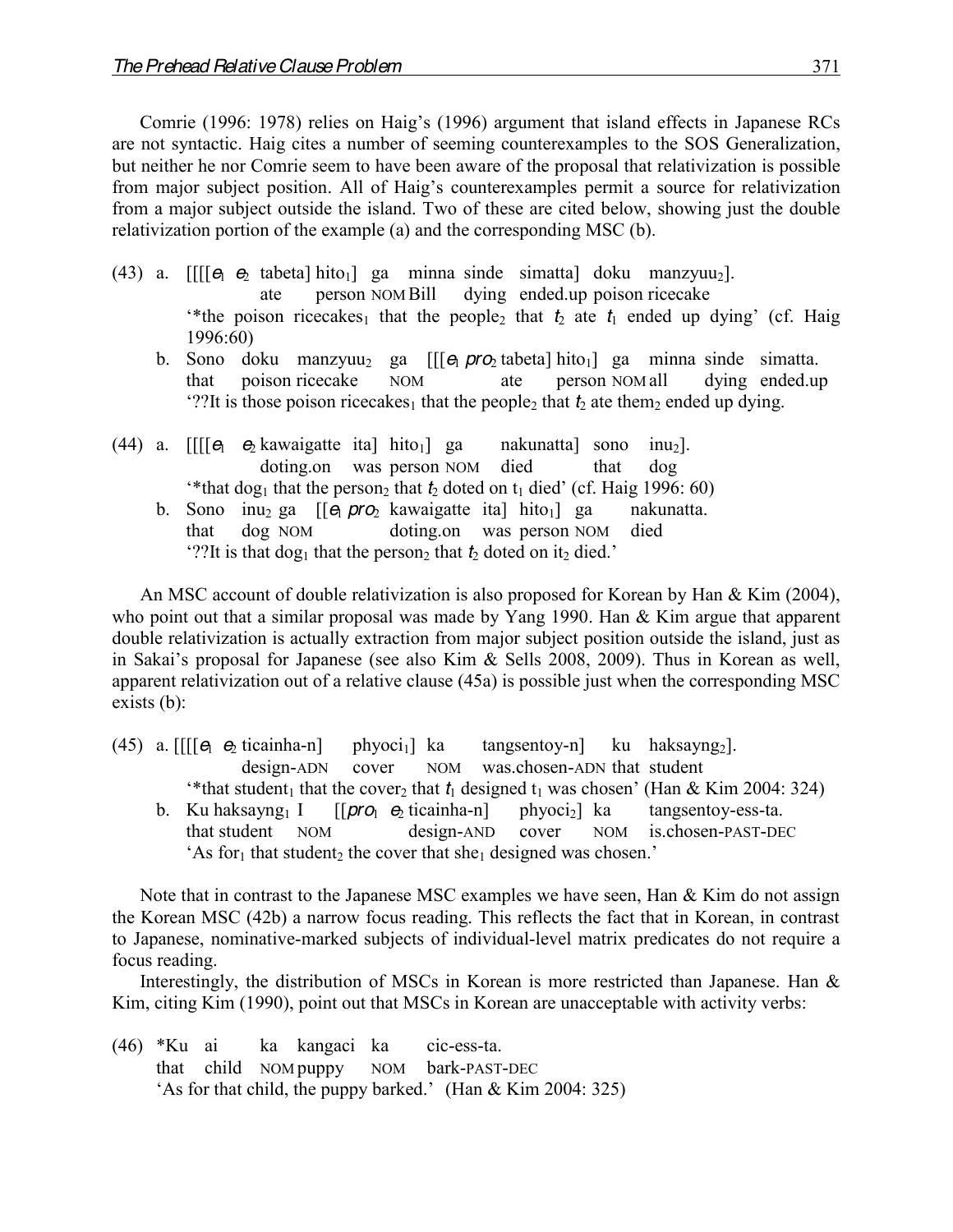The corresponding RC is also unacceptable:

(47) \*[[kangaci ka cic-nun] ai] puppy NOM bark-AND child the child such that the puppy was barking'

In Japanese, the MSC corresponding to (46) is acceptable with a possessor raising reading:

(48) Sono ko ga inu ga hoe-te i-ru. that child NOM dog NOM bark-ing is-NPAST 'It is that child whose dog barked.'

And as predicted, the corresponding RC is also acceptable:

(49) [[inu ga hoete iru] ko] dog NOM barking is child the child whose dog is barking'

Hoshi (2004) points out the correspondence between the disallowed MSC pattern in (40) and its counterpart RC in (34), where the major subject is related to a bound variable pronoun inside an object RC. Han & Kim show that the same correspondence holds in Korean:

- (50) \*Sinsa<sub>1</sub> ka wuli pan haksayng i  $[\text{pro}_1 t_2 \text{ ip-un}]$  yangpok<sub>2</sub>] ul po-ass-ta. gentleman NOM our class student NOM wear-AND suit ACC see-PAST-DEC 'As for the gentleman<sub>1</sub>, a student in our class saw the suit he<sub>1</sub> was wearing.' (Modified from Han & Kim 2004: 333)
- (51) \*[wuli pang haksaying I  $[ \theta_1 \theta_2$  ip-un] yangpok<sub>2</sub>] ul po-n] sinsa<sub>1</sub>. our class student NOM wear-ADN suit ACC see-AND gentleman 'the gentleman<sub>1</sub> that a student in our class saw the suit<sub>2</sub> that he<sub>1</sub> was wearing t<sub>2</sub>.' (Han & Kim 2004: 332)

This property of MSCs is undoubtedly related to Kuno's (1973) observation that subjectivization from within object position is generally blocked. The possessor raising subtype of MSCs is ruled out in both languages when the possessor is related to the object:

- (52) \*Sinsa1 ka wuli pan haksayng I [ *pro*<sup>1</sup> yangpok] ul po-ass-ta.(Korean) gentleman NOM our class student NOM suit ACC see-PAST-DEC 'As for the gentleman<sub>1</sub>, a student in our class saw his<sub>1</sub> suit.' (Modified from Han & Kim 2004: 333)
- (53) \*Sinsi1 ga Usagi-gumi no seito ga [*pro*<sup>1</sup> yoohuku] o mi-ta. (Japanese) gentleman NOM bunny-class GEN student NOM suit ACC see-PAST-DEC 'It is the gentleman<sub>1</sub> that pupil in the Bunny Class saw his<sub>1</sub> suit.'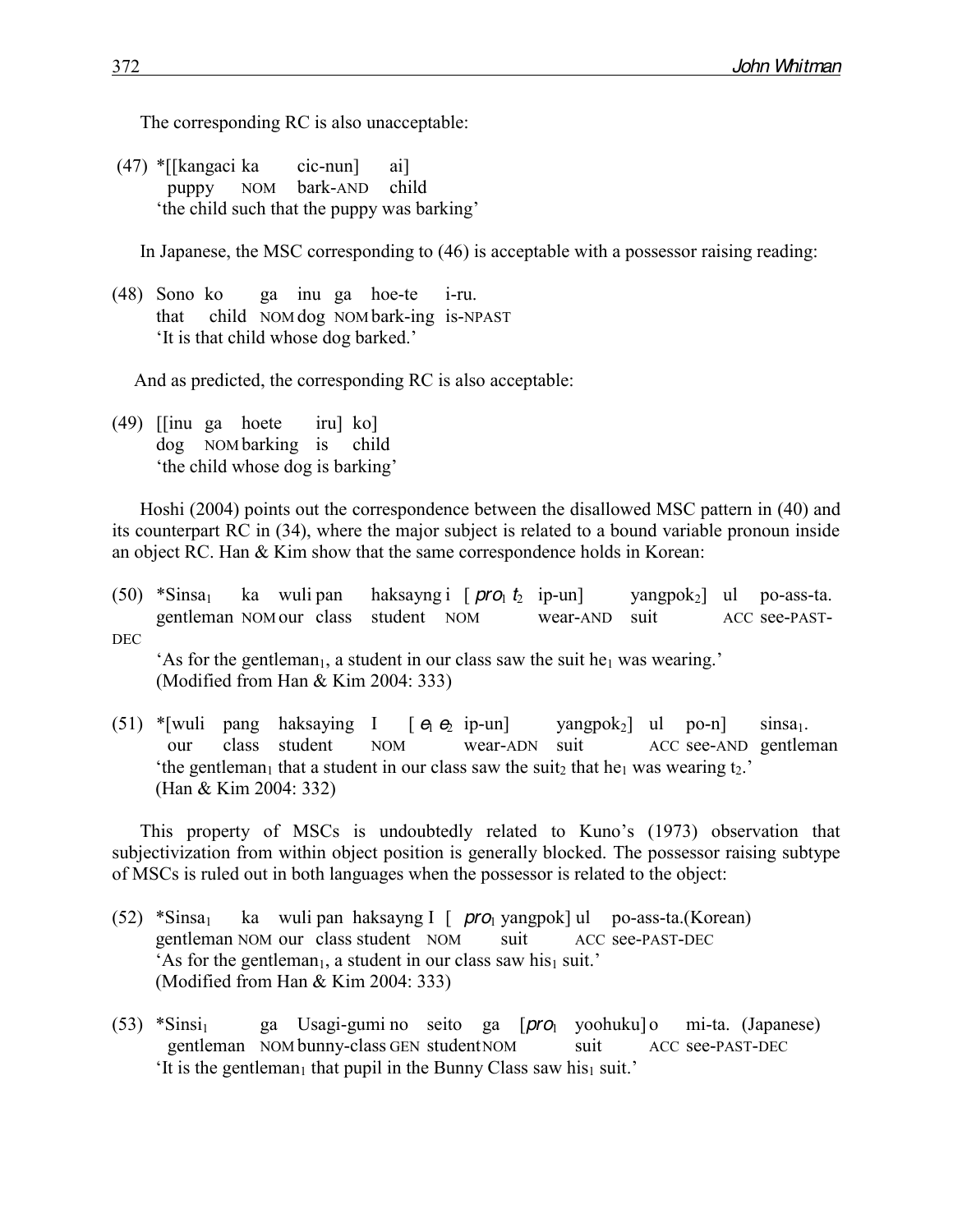This property of MSCs accounts for the part of the SOC which bans relativization out of nonsubject RCs. As we have seen in this section, the part of the SOC that rules out relativization of non-subjects from subject RCs is too strong. This pattern of relativization is possible exactly when a corresponding MSC is possible.

A diehard defender of the UNMCH might argue that the MSC account of double relativization in Japanese and Korean simply pushes back the "semantic" nature of the constraints on relativization on to the MSC. There is no doubt that there are semantic constraints on MSCs, and as we have seen, they differ in Korean and Japanese. The crucial point is that the existence of MSCs is an independently attested typological property whose existence accounts for the apparent possibility of double relativization. The two patterns covary in the two languages. And as we see in section 4, when languages which otherwise appear to have UNMC properties lack MSCs, they require another strategy for relativization out of a complex NP.

### **2.8 A non-argument against relativization**

Murasugi (2000) adopts an analysis of RCs in Japanese within the antisymmetry theory of Kayne (1994). In this theory, the RC originates in a position lower than the surface position of the head. In Kayne's analysis of prehead relative clauses, the head is extracted from the RC; the RC is then moved around the head and attached to a higher position to its left. Kayne's derivation is shown for a Japanese RC in (54).

 $(54)$  [<sub>DP</sub> [<sub>TP</sub> Hanako ga  $t_1$  kaita]<sub>2</sub> [<sub>D'</sub> [<sub>CP</sub> hon<sub>1</sub> [<sub>C'</sub> [  $t_2$ ] ]]]] 'the book that Hanako wrote'

Murasugi argues that the representation in (54) violates the Proper Binding Condition (Fiengo 1977), and therefore that the gap in Japanese RCs cannot result from extraction.

#### (55) **The Proper Binding Condition (PBC)**

A trace must be bound by its antecedent at surface structure.

This argument hinges on the interpretation of "surface structure" in (55). If "surface structure" is taken to be the end of the entire derivation, then the PBC rules out not only the raising derivation of relative clauses as in (54), but all instances of remnant movement. Under a cyclic theory of interpretation such as Chomsky (2001), the most natural interpretation of "surface structure" is the level of representation where phonetic and semantic interpretation (so-called "spellout) take place. This interpretation correctly rules out the pattern of double scrambling attributed to the PBC by Saito (1985):

#### (56) **The Proper Binding Condition in scrambling (Saito 1985)**

- a. [Sono hon o]<sub>1</sub> Taroo ga  $\lceil c \rceil$  [Hanako ga  $t_1$  kaita] to omotte iru. that book ACC Taroo NOM Hanako NOM wrote COMP thinking is. 'That book, Taroo thinks that Hanoko wrote.'
- b.  $\lbrack \mathbf{C}_{P} \rbrack$  [Hanako ga sonohon o kaita] to]<sub>2</sub> Taroo ga  $t_2$  omotte iru. Hanako NOM that book ACC wrote COMP Taroo NOM thinking is. 'That Hanako wrote that book, Taroo thinks.'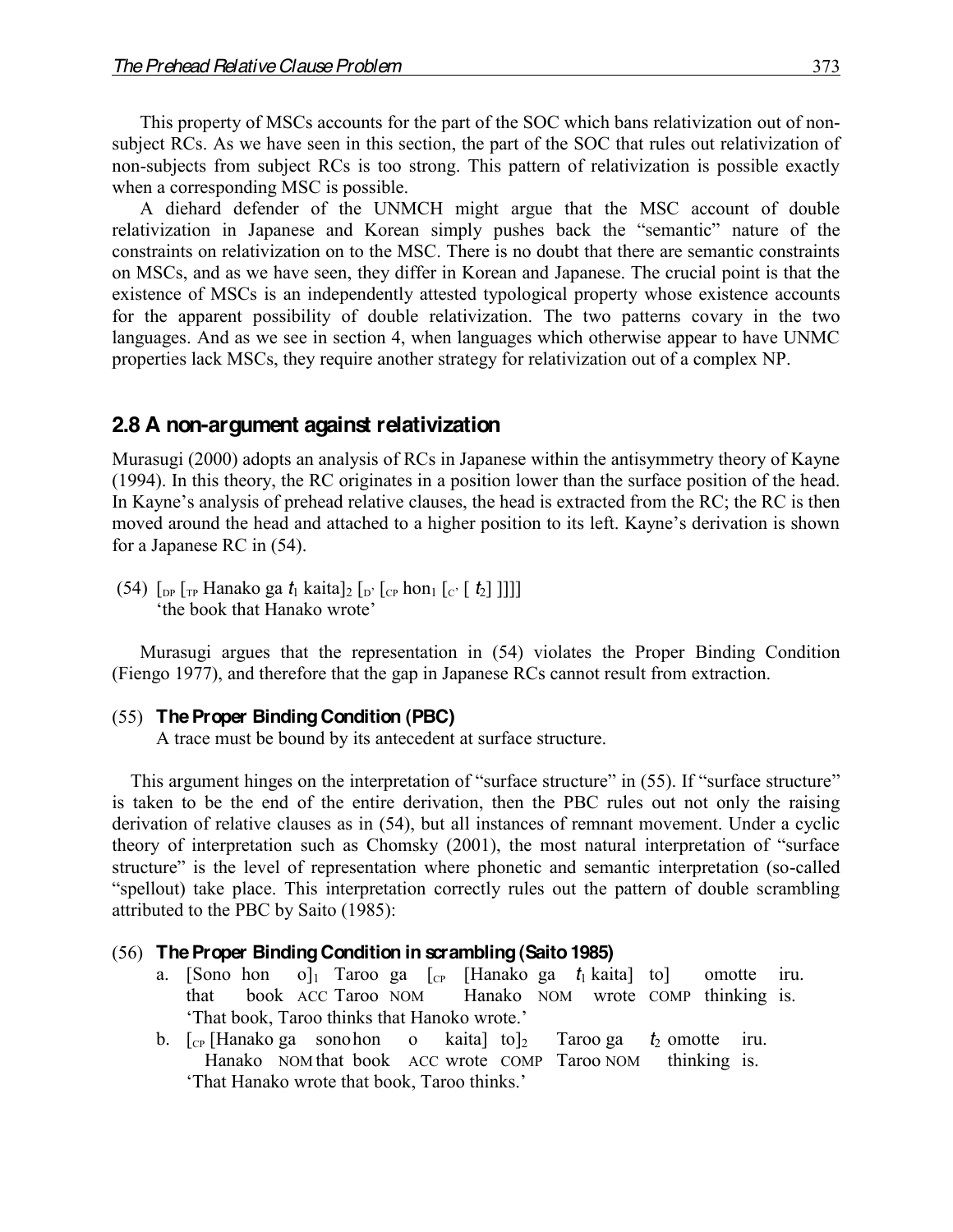c. \*[[Hanako ga  $t_1$  kaita] to]<sub>2</sub> [sono hon o]<sub>1</sub> Taroo ga  $t_2$  omotte iru. Hanako NOM wrote COMP that book ACC Taroo NOM thinking is.

(56a) shows that an argument can be scrambled out of a complement clause, while (b) shows that the entire complement clause can be scrambled, but (c) shows that both cannot occur: it is impossible to scramble an argument out of a complement clause, then scramble the remnant of the clause over it. These facts can be explained in the following way on a cyclic account. On the embedded clause (CP) cycle, the object *hon o* 'book-ACC' is first moved to the left edge of the embedded Spec, CP. No PBC violation occurs on this cycle, and the clause excepting its edge is spelled out. On the matrix CP cycle, *hon o* is moved from the right edge of the embedded CP and attached to the left edge of the matrix clause, leaving a trace at the right edge of the embedded Spec, CP. The embedded CP is then moved over *hon o*. At the end of the matrix cycle the trace at the right edge of the embedded CP is unbound, as shown in (57):

 $(57)$  \* $[<sub>CP</sub> t<sub>1</sub>$  [[Hanako ga  $t<sub>1</sub>$  kaita] to  $]_2$  [sono hon o]<sub>1</sub> Taroo ga t<sub>2</sub> omotte iru.]] Hanako NOM wrote COMP that book ACC Taroo NOM thinking is.

Contrast the derivation proposed by Kayne (1994) for a prehead relative clause such as (54). In this derivation, the RC head *hon* 'book' is also moved the left edge of the embedded CP. As in the previous derivation, there is no PBC violation on this cycle, and the clause excepting its left edge is spelled out. Under Kayne's analysis, the remnant TP is then moved around the head. TP contains no material which has not been spelled out. Thus no PBC violation occurs.

 $(58)$   $\lceil_{DP} \rceil$ <sub>TP</sub> Hanako ga  $t_1$  kaita]<sub>2</sub>  $\lceil_{D} \lceil_{CP}$ hon<sub>1</sub>  $\lceil_{C'} \lceil_{C'} \rceil$ ]]]] Hanako NOM wrote book 'the book that Hanako wrote.'

In this section we reviewed a number of properties in which the gap in RCs differs from the gap associated with pro-drop or NP Ellipsis: alternation with overt pronouns, backward pronominalization, and reconstruction effects with modifiers, binding, quantifier scope, and idiom interpretation. We saw that the island violations associated with apparent "double relativization" in fact are accounted for by local relativization of major subjects. The major subject analysis correctly predicts the restrictions on "double relativization" and differences between Korean and Japanese. Finally, we saw that an objection to an extraction analysis of RCs disappears on a cyclic account of the Proper Binding Condition. Most importantly in this section, we have identified an independent typological parameter that predicts the apparently exceptional behavior of RC gaps in Japanese and Korean. As pointed out by Han & Kim (2004: 337), this property is the existence of Multiple Subject Constructions.

# **3 The structure of RCs and NCCs**

### **3.1 Tests**

The second major claim of the UNMCH is that the structure of RCs and NCCs is the same. In this section I use two tests to investigate whether this claim is correct for Japanese.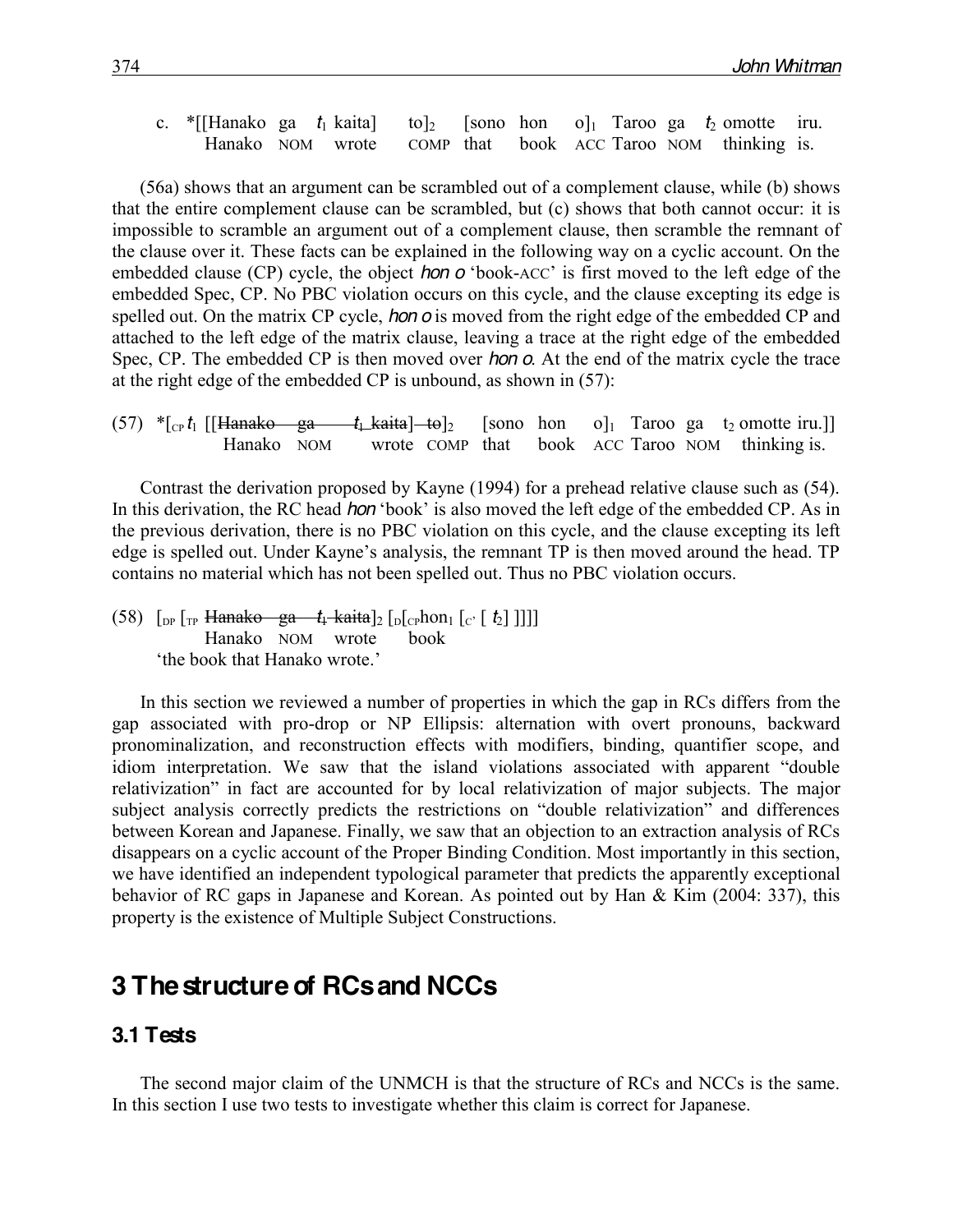### **3.2 Head NP pronominalization**

As is well known, Japanese can substitute for a subpart of a nominal projection with the pronoun *no* 'one, thing'. *No* Pronominalization (McGloin 1985) is freely possible in gapped RCs.

(59) [[Ryoosi ga yaita] sakana]wa nakunatta ga, [[kimi ga yaita] no] wa nokotte iru. fisherman NOM grilled fish TOP is.gone but you NOM grilled NO TOP left is 'The fish that the fisherman grilled is gone, but the one/those you grilled remains.'

In contrast, most speakers reject *no* pronominalization with PACs and PANCs.

- (60) \*[[*pro*sanma o yaita] nioi] wa kieta ga, [[*pro* iwasi o yaita] no] wa saury ACC grilled smell TOP is.gonebut sardineACC grilled NO TOP nokotte iru. left is The smell of grilling saury has disappeared, but that of grilling sardines remains.'
- (61) \*[[*pro*sanma o yaita] syooko] wa kieta ga, [[*pro* iwasi o yaita] no] wa saury ACC grilled evidence TOP is.gone but sardine ACC nokotte iru. left is The evidence for grilling saury has disappeared, but that for grilling sardines remains.'

This contrast is not related to the semantics of the head noun (for example, whether or not it is an abstract noun). Thus in  $(62)$  *no* pronominalization for **syooko** 'evidence' is perfectly acceptable, when this noun heads a gapped RC:

(62) [[Hanako ga mituketa]syooko] wa kieta ga, [[Taroo ga mituketa] no] wa Hanako NOM found evidence TOP is gone but Taroo NOM found NO TOP nokotte iru. left is

'The evidence that Hanako found has disappeared, but that that Taroo found remains.'

The facts are similar when we substitute for the head of the higher RC *mono* 'thing'. Again, substitution for the head noun is possible in the RC, but not in the gapless constructions.

- (63) [[Ryoosi ga yaita] sakana] wa nakunatta ga, [[kimi ga yaita] mono] wa nokotte iru. fisherman NOM grilled fish TOP is.gone but you NOM grilled MONO TOP left is 'The fish that the fisherman grilled is gone, but the one/those you grilled remains.'
- (64) \*[[*pro* sanma o yaita] nioi] wa kieta ga, [[*pro* iwasi o yaita] mono] wa nokotte iru. saury ACC grilled smell TOP is gone but sardine ACC grilled MONO TOP left is 'The smell of grilling saury has disappeared, but that of grilling sardines remains.'
- (65) \*[[*pro* sanma o yaita] syooko] wa kieta ga, [[*pro* iwasi o yaita] mono] wa nokotte iru. saury ACC grilled evidence TOP is gone but sardine ACC grilled MONO TOP left is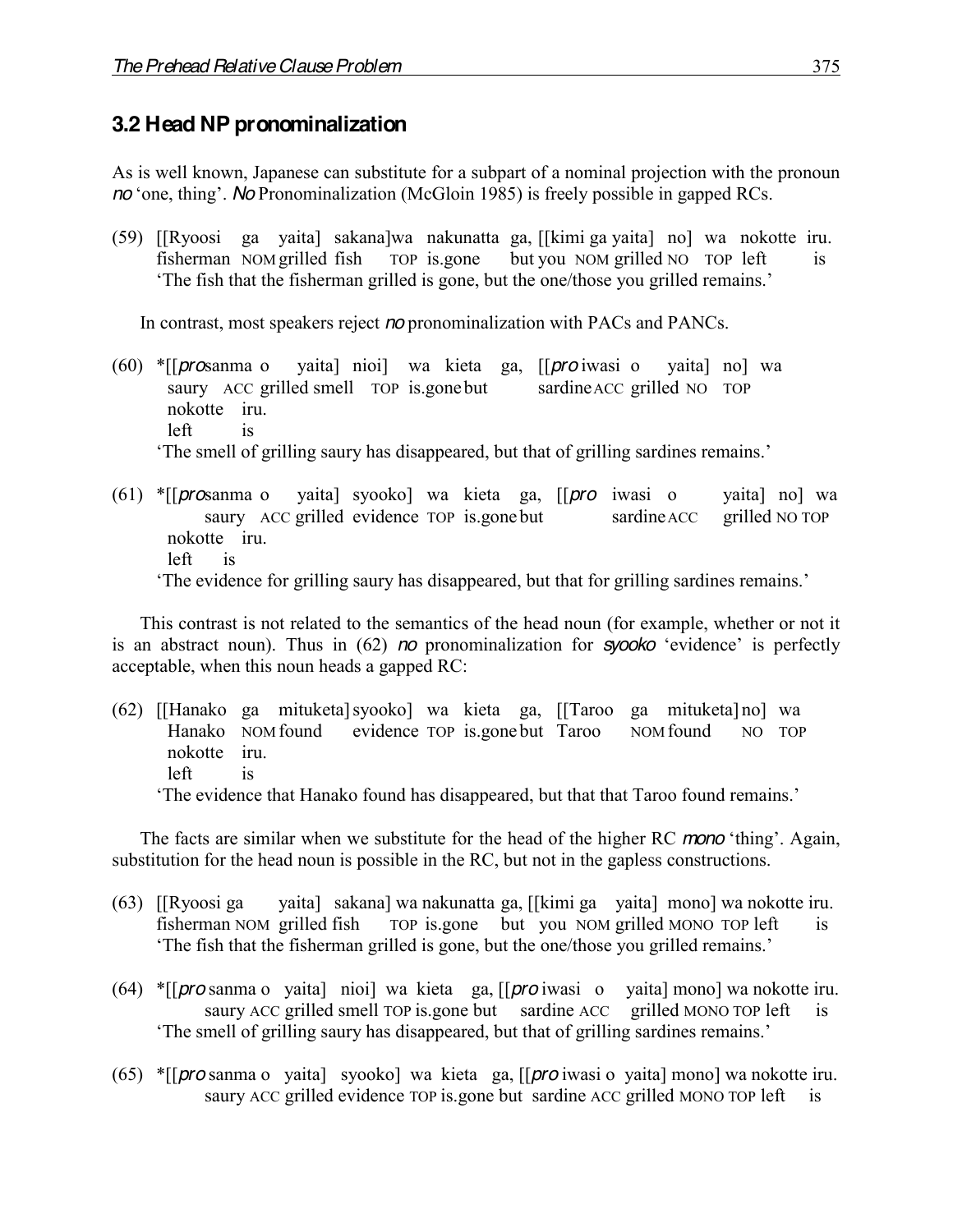The evidence for grilling saury has disappeared, but that for grilling sardines remains.'

Many speakers disprefer *mono* referring to an abstract noun, but even so, there is a clear difference between gapless (65) and (66), where *mono* heads a gapped RC:

(66) ?[[Hanako ga mituketa] syooko] wa kieta ga, [[Taroo ga mituketa] mono] wa nokotte iru. Hanako NOM found proof TOP is gone but Taroo NOM found MONO TOP left is 'The proof that Hanako found has disappeared, but that that Taroo found remains.'

The same contrast appears with the demonstrative pronoun *sore*:

- (67) [[Ryoosi ga yaita] sakana] wa nakunatta ga, [[kimi ga yaita] sore] wa nokotte iru. fisherman NOM grilled fish TOP is.gone but you NOM grilled that TOP left is The fish that the fisherman grilled is gone, but that which you grilled remains.'
- (68) \*[[*pro* sanma o yaita] nioi] wa kieta ga, [[*pro* iwasi o yaita] sore] wa nokotte iru. saury ACC grilled smell TOP is gone but sardine ACC grilled that TOP left is 'The smell of grilling saury has disappeared, but that of grilling sardines remains.'
- (69) \*[[*pro* sanma o yaita] syooko] wa kieta ga, [[*pro* iwasi o yaita] sore] wa nokotte iru. saury ACC grilled evidence TOP is.gone but sardine ACC grilled sore TOP left is 'The evidence for grilling saury has disappeared, but that for grilling sardines remains.'

The difference between the gapped RCs in  $(59)$ ,  $(62)$ ,  $(63)$ ,  $(66)$  and  $(67)$  the gapless complex NPs in  $(60)$ ,  $(61)$ ,  $(64)$ ,  $(65)$ ,  $(68)$  and  $(69)$  is well known in Japanese linguistics. Teramura (1975, 1977 a, b) refers to gapped RCs as involving an *uchi no kankei* ("internal relation"), and gapless RCs as involving a **soto** no kankei ("external relation"). The test for *uchi no kankei* is whether or not the head NP can occupy a position in the matrix clause corresponding to the RC. This is exactly the same as the primary test for whether a complex NP can be derived by relativization.

The structural and semantic difference between gapped RCs and gapless PANCs and PNCs is that the clause in the latter is a semantic complement of the nominal head (I am indebted to Anna Bugaeva for discussion on this matter). For instance, *nioi* 'smell' is a one-place predicate selecting a complement that denotes a smell-producing event. *Syooko* 'evidence' is a one-place predicate selecting a propositional complement. A standard assumption is that predicates and their complements form a constituent at some level of representation, corresponding to a minimal VP or NP. RC heads, in contrast, do not select the clause that modifies them, and do not form a minimal NP:

- (70)  $\lceil_{NP}$  ryoosi ga sanma o yaita nioi fisherman NOM saury ACC grilled smell the smell of the fisherman grilling saury'
- (71)  $[$ ryoosi ga *e* yaita]  $\lceil_{NP}$  sakana] ] fisherman NOM grilled fish 'the fish that the fisherman grilled'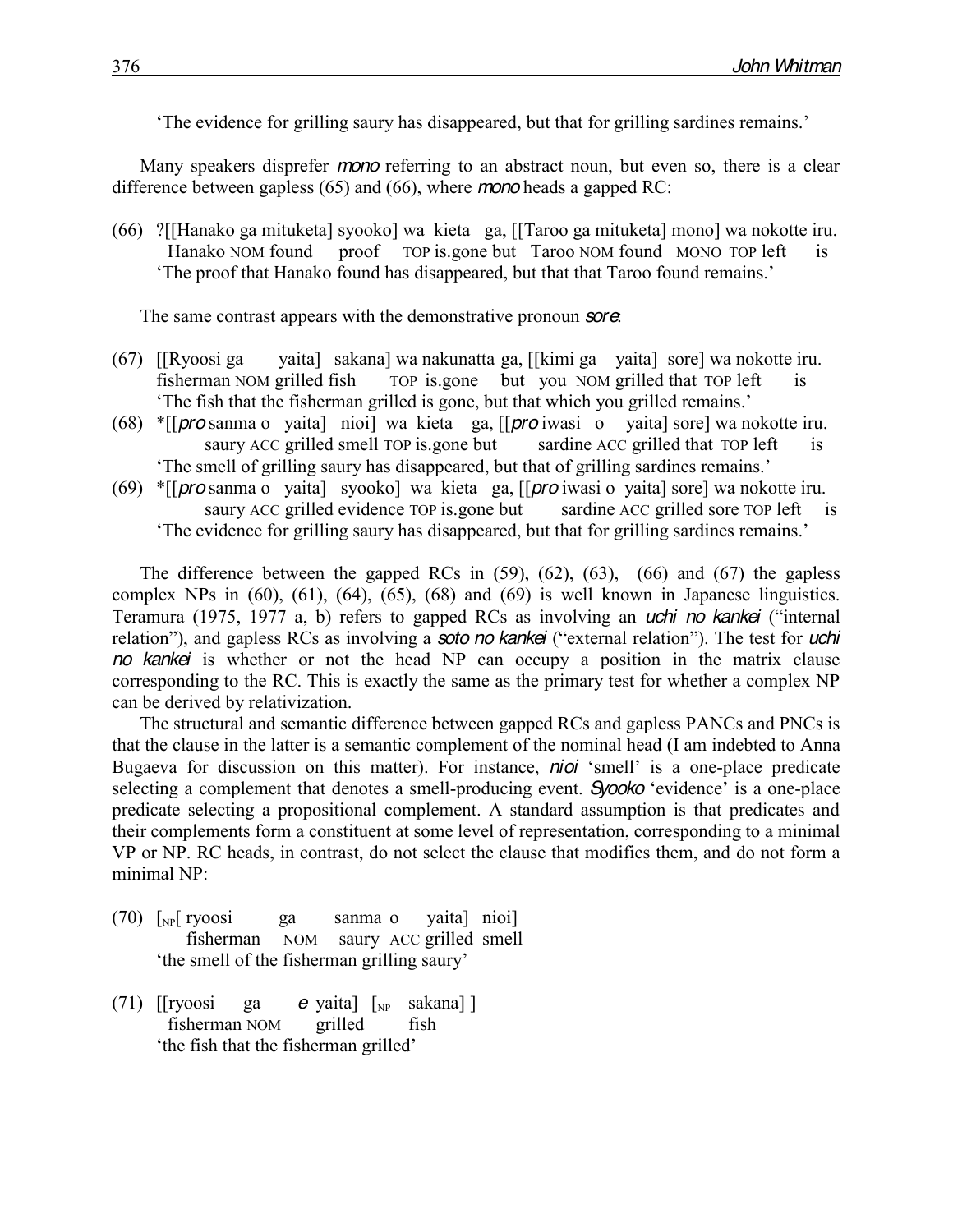This difference provides a straightforward explanation for the contrast in (59-66): *no, mono* and *sore* substitute for minimal NPs.

### **3.3 The S***no***NP construction**

Soga and Fujimura (1978) point out the existence of complex NPs where the particle *no* intervenes between the clausal portion and the head:

- (72) [[kanarazu katu] **no** sinnen] definitely win NO conviction 'the conviction that one will definitely win' (Soga and Fujimura 1978: 41)
- (73) [[sekai o odorokasu] **no** enzetu] world ACC surprise NO speech 'the speech that (reportedly) surprised the world' (Soga and Fujimura 1978: 45)

Frellesvig & Whitman (2011) observe that the S *no* N construction is restricted to gapless complex NPs. This is clear in (72), which is a PANC. Concerning (73), Soga and Fujimura observe, "In [the counterpart of (73) without *no*] the speech actually surprises the world, but in [(73)] the modifying sentence is the content of the speech or the claim made about the speech, and the world may not be surprised about it"  $(1978: 45)$ ." In other words,  $(73)$  has an interpretation paraphrasable as "the speech such that *pro* surprised the world." This conclusion is supported by the fact that in (73), the gap in subject position may alternate with an overt pronoun. As we saw in 2.1, in gapped relatives such alternation is impossible.

- (74) a.  $*$ [sore<sub>i</sub> ga sekai o odorokasu enzetu<sub>i</sub>]<br>that NOM world ACC surprise speech NOM world ACC surprise speech 'the speech that surprised the world'
	- b. ?[sorei ga sekai o odorokasu no enzetui] that NOM world ACC surprise NO speech the speech such that it surprised the world'

A search of examples of S *no* N in the *Chunagon* corpus of modern written Japanese [\(http://chunagon.ninjal.ac.jp/\)](http://chunagon.ninjal.ac.jp/) turns up gapless complex NP examples such as [[*yaseru*] *no saisyo*] 'the start of getting thinner' [[*netara sinu*] *no gensoku*] 'the principle that if one falls asleep, one dies' (I am indebted to Jiwon Yun for this data). Of 226 examples of S *no* N sequences in the *Chunagon* corpus analyzable as complex NPs, only 12 are gapped (further analysis is required to determine whether the gaps in these 12 examples can be filled by resumptive pronouns in the discourse context). This distribution suggests that a structural factor blocks relativization in S no N complex NPs, just as in English *such that* relatives. If gapped and gapless complex NPs had the same structure, there would be no reason to expect that one but not the other allows the S *no* NP pattern.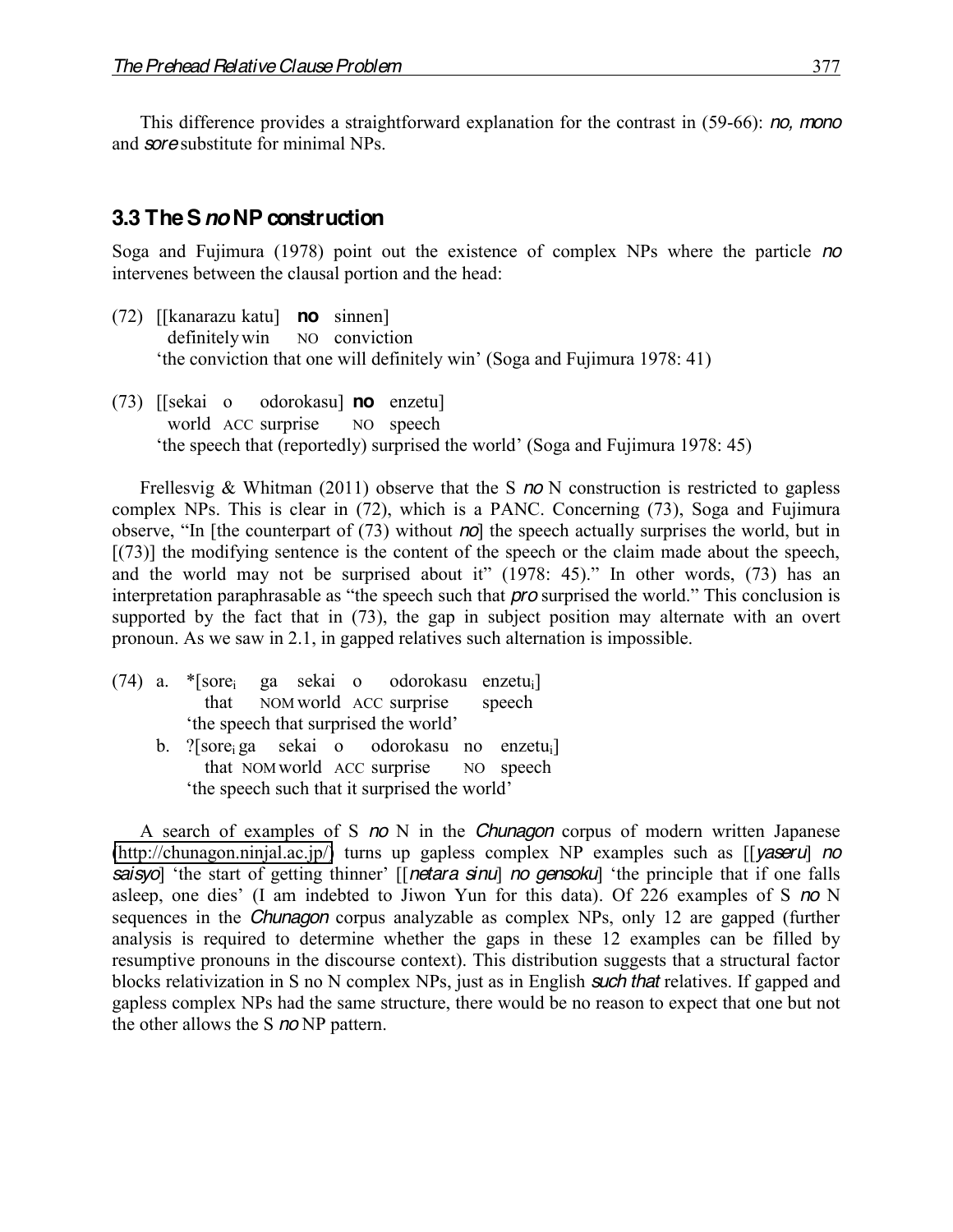# **4 Comparative evidence and conclusions**

Kornfilt and Vinokurova (2012) show that in Turkish and Sakha, the formal identity of relative and noun complement clauses and the possibility of violating island constraints with relativization are independent properties. Furthermore, they show that apparent violation of island constraints is possible only with resumptive subject *pro* licensed by subject agreement, as first pointed out for Turkish by Kornfilt (1977):

(75)  $\iiint \text{proj } e_i$  giy-diğ-i] elbise-ler<sub>i</sub> kirlen-en] kişi<sub>i</sub> wear-IND.N-3SG clothe-PL get dirty-REL.P person 'the person who the clothes (s/he) is wearing got dirty' (Kornfilt & Vinokurova 2012: 15)

Sakha is like Japanese in that RCs, PANCs, and PNCs all have the same morphological shape. But Sakha is like Turkish in that apparent island violations involving an object gap in the most embedded relative clause are ruled out. Contrast Japanese (36) and Sakha (76):

(76) \*[[[[abaahï kör-ör] ministr] beje- tiger tiij-im-mit] presiden-e] devil see-AOR minister self-3SG.DAT reach-REFL-PST president-3SG 'the president such that the minister who hates him/her committed suicide.' (Kornfilt & Vinokurova 2012: 21-22)

While Japanese allows an object gap in a subject relative exactly where the corresponding major subject construction is possible (42), Sakha, lacking MSCs, allows this type of violation only where licensed by agreement. The facts are summarized in (77):

|          | RCs, PANCs, PNCs   Apparent |                                              | island   Apparent<br>island   |
|----------|-----------------------------|----------------------------------------------|-------------------------------|
|          | formally identical          | violations                                   | involve<br>involve violations |
|          |                             | subject $\boldsymbol{p}$ ro licensed   major | subject                       |
|          |                             | by agreement                                 | constructions                 |
| Turkish  | No                          | Yes                                          | No                            |
| Sakha    | Yes                         | Yes                                          | N <sub>0</sub>                |
| Japanese | Yes                         | N <sub>0</sub>                               | Yes                           |

These correlations argue against the existence of a **unified** UNMC phenomenon at a structural level. A heightened tendency for RCs, PANCs, and PNCs to share the same morphological shape in languages closer to Eastern Eurasia is an areal fact. But it is a fact about morphology. The precise behavior of syntactic phenomena such as relative clause formation out of islands is conditioned by syntactic properties such agreement and the existence of Multiple Subject Constructions, rather than morphological shape.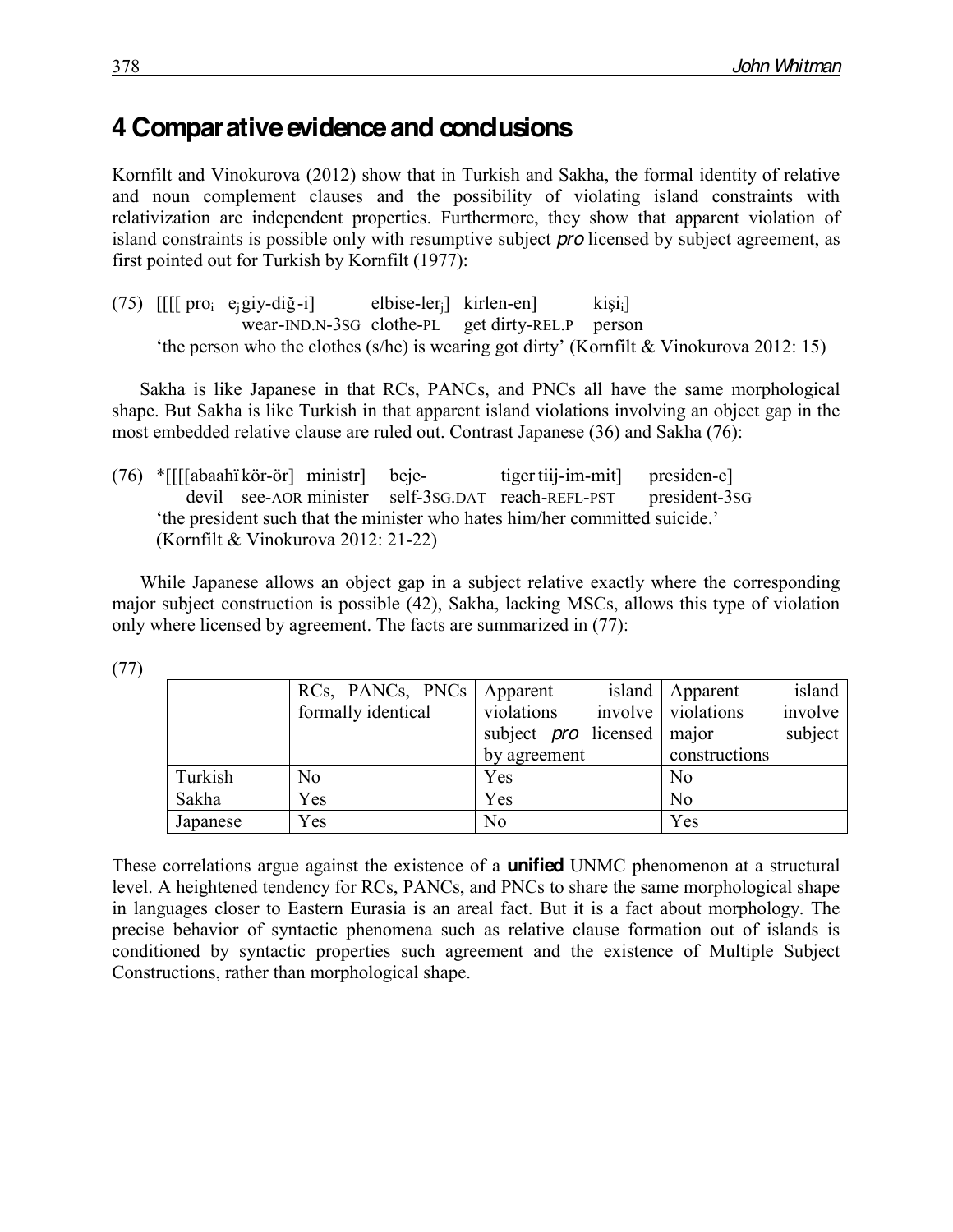# **References**

- Alexopoulou, Theodora and Caroline Heycock. 2002. Quantifier scope in relative clauses and definiteness effects. In Beyssade, Clare et al (eds.), *Empirical issues in formal syntax and semantics* 4. Presses de l'Universite Paris-Sorbonne: 81-98.
- Bhatt, Rajesh. 2002. The raising analysis of relative clauses: evidence from adjectival modification. *Natural Language Semantics* 10: 43-90.
- Chomsky, Noam. 2001. Derivation by Phase. In Kenstowicz, Michael (ed) *Ken Hale: A Life in Language.* Cambridge, Mass: MIT Press, 1-54.
- Comrie, Bernard. 1996. The unity of noun modifying clauses in Asian languages. *Pan-Asiatic Linguistics: Proceedings of the Fourth International Symposium on Languages and*  **Linguistics**, January 8-10, 1996, Volume 3, 1077–1088.
- Comrie, Bernard. 1998. Rethinking the typology of relative clauses. *Language design* 1: 59-86.
- Comrie, Bernard. 2010. Japanese and the other languages of the world. *NINJAL project review* 1: 29-45.
- Davis, Christopher. 2006. Evidence against movement in Japanese relative clauses. Handout presented at ECO5 2006, Massachusetts Institute of Technology, March 4<sup>th</sup>, 2006.
- Fiengo, Robert. 1977. On trace theory. *Linguistic Inquiry* 8: 35-62.
- Frellesvig, Bjarke & John Whitman. 2011. Prenominal complementizers and the derivation of complex NPs in Japanese and Korean. In William McClure (ed.*) Japanese/Koreanl linguistics* 18, 73-87. Stanford: CSLI.
- Han, Chung-hye, and Kim, Jong-Bok. 2004. Are There "Double Relative Clauses" in Korean? *Linguistic Inquiry*, Volume 35.2, 315-337.
- Hasegawa, Nobuko. 1981. A lexical interpretive theory with emphasis on the role of subjects. Ph.D. dissertation, University of Washington.
- Haig, John. 1976. Shadow Pronoun Deletion in Japanese. *Linguistic Inquiry* 7.2, 363-371.
- Haig, John. 1996. Subjacency and generative grammar: A functional account. *Studies in language*20.1, 53-92.
- Heim, Irene. 1982. *The semantics of definite and indefinite noun phrases*. Ph.D. dissertation, University of Massachusetts, Amherst.
- Hoji, Hajime. 1986. Logical form constraints and configurational structures in Japanese. Ph.D. dissertation, University of Washington.
- Hoshi, Koji. 1995. Structural and interpretive aspects of head-internal and head-external relative clauses. Ph.D. dissertation, University of Rochester.
- Hoshi, Koji. 2004. Parameterization of the external D-system in relativization. *Language, culture and Communication* 33, 1-50. Tokyo: Keio University.
- Inoue, Kazuko. 1976. *Henkei bunpō to Nihongo (jō: tōgokōzō o chūsin ni*. [Transformational grammar and Japanese (Vol. 1: syntactic structure]. Tokyo: Taishukan.
- Ishii, Yasuo. 1991. *Operators and empty categories in Japanese*. University of Connecticut Ph.D. dissertation.
- Kayne, Richard. 1994. *The Antisymmetry of syntax*. Cambridge: MIT Press.
- Kim, Shin-Sook and Sells, Peter. 2008. Korean. Ms, University of Frankfurt and University of London.
- Kim, Shin-Sook and Sells, Peter. 2009. Some Notes on NMCs in Korean (and Japanese). Ms., University of London.